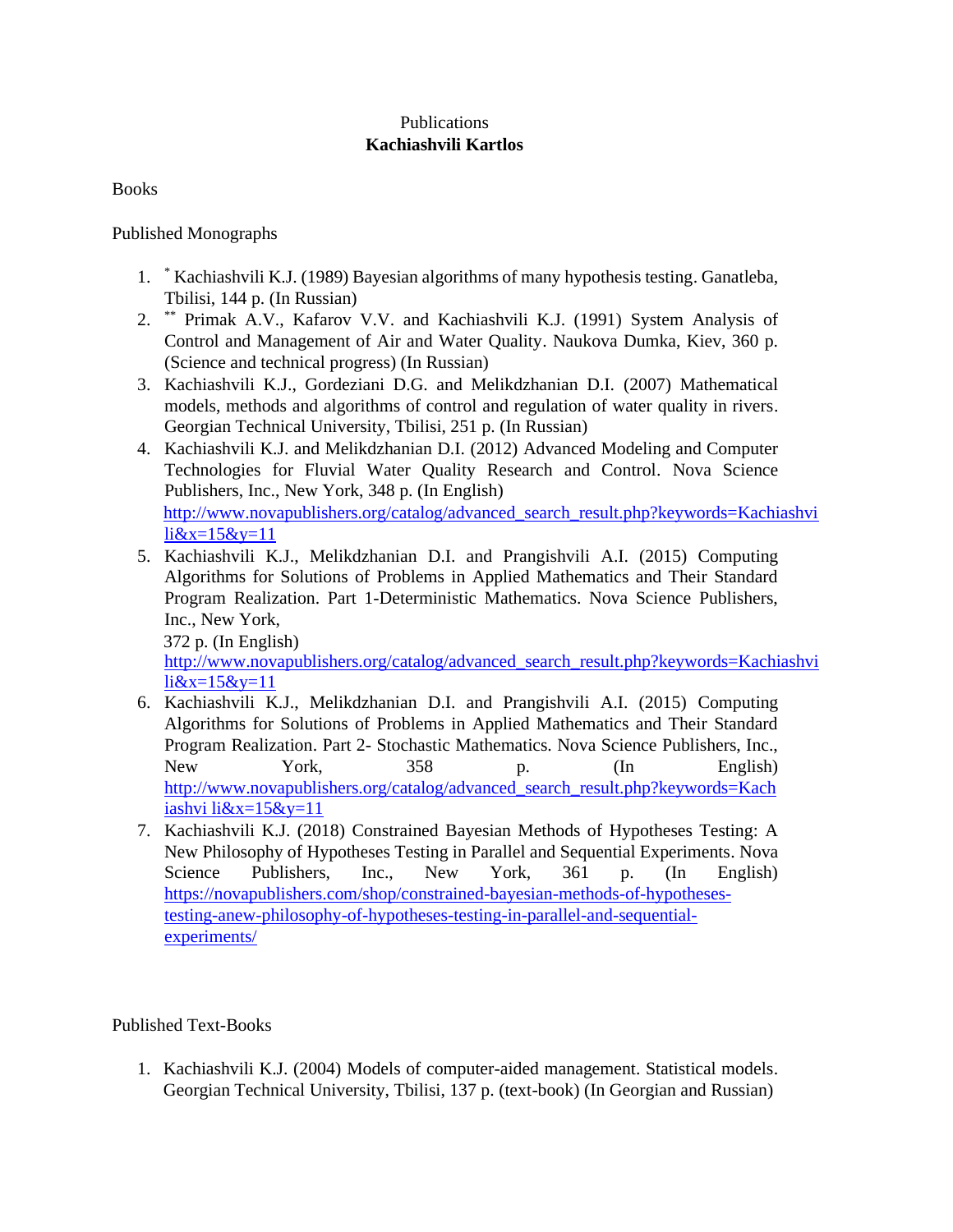- 2. Kachiashvili K.J. and Nurani B. (2013) Statistical Models and Simulation by SPSS. Publisher "Alfabeta", Bandung, Indonesia, 353 p. (text-book) (In English).
- 3. Kachiashvili K.J. (2013) Business Process Modeling, Georgian Technical University, 237 p. (electronic text-book translated and composed on the basis of firm's manual from English) (In Georgian).

http://gtu.ge/elbooks/ims\_books.php

- 4. Kachiashvili K.J. (2021) Machine learning, textbook (lecture course) for university students, prepared by K.J. Kachiashvili with translation of certain Items of the book "M. Bishop, Pattern Recognition and Machine Learning, Springer Verlag " (In Georgian). p. 335.
- 5. Kachiashvili K.J. (2021) Machine learning methods and algorithms (methodical instructions for seminar work). "IT Consulting Scientific Center" of GTU, Tbilisi, M. Kostava 77 (In Georgian). p. 28. https://gtu.ge/book/14\_kachiashviliMetod\_Doct.pdf

\* - publications directly extracted from the thesis of Candidate of Sciences (PhD);

\*\*- publications directly extracted from the thesis of Doctor of Sciences.

# Refereed Journal Publications

# 2021

- 1. Kachiashvili K.J. (2021) Constrained Bayesian Rules for Testing Statistical Hypotheses. Ed-s B. K. Sinha and S. B. Bagchi, Strategic Management, Decision Theory, and Decision Science, Springer Nature book (ISBN 978-981-16-1368-5), 159- 176. https://doi.org/10.1007/978-981-16-1368-5\_11
- 2. Kachiashvili K.J. (2021) Existing Approaches and Development Perspectives for Inferences. International Journal of Statistics in Medical Research, 10, 63-71. Scopus

2020

- 3. Kachiashvili K.J. (2020) Information Technologies for Control and Management of Environmental Water Quality. Acta Scientific Microbiology, 3(11): 89-94. IF 1.282
- 4. Kachiashvili K.J. and Kachiashvili J.K. (2020) Indexes for Classification of Populations According to the Intensity of Cancer Diseases. Advances in Cancer Research & Clinical Imaging, 2(4), 1-6. ACRCI.MS.ID.000543. DOI: 10.33552/ACRCI.2020.02.000543.  $CIF = 4.341$

https://irispublishers.com/acrci/pdf/ACRCI.MS.ID.000543.pdf

5. Kachiashvili K.J., Kachiashvili J.K. and Prangishvili I.A. (2020) CBM for Testing Multiple Hypotheses with Directional Alternatives in Sequential Experiments. Sequential

Analysis, 39:1, 115-131, DOI: 10.1080/07474946.2020.1727166 IF (https://doi.org/10.1080/07474946.2020.1727166)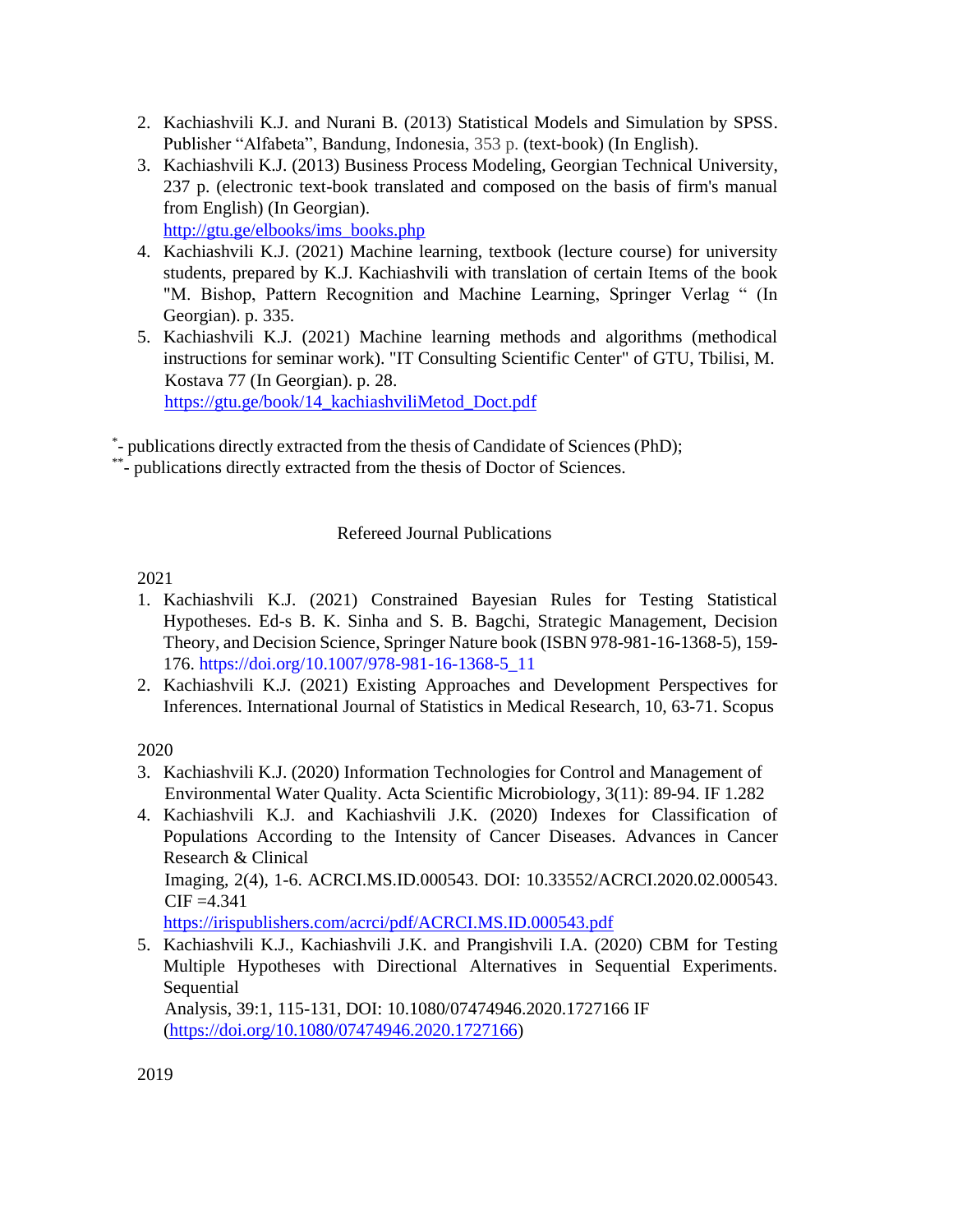- 6. Kachiashvili K.J. (2019) An Example of Application of CBM to Intersection-Union Hypotheses Testing. Biomed J Sci & Tech Res, 19(3), p. 14345-14346. BJSTR. MS.ID.003304. IF 1.095
- 7. Kachiashvili K.J. (2019) Modern State of Statistical Hypotheses Testing and Perspectives of its Development. Biostat Biometrics Open Acc J.; 9(2): 555759. 1-4, DOI:

10.19080/BBOAJ.2019.09.55575902 IF

https://juniperpublishers.com/bboaj/pdf/BBOAJ.MS.ID.555759.pdf

8. Kachiashvili K.J., Prangishvili I.A. and Kachiashvili J.K. (2019) Constrained Bayesian Methods for Testing Directional Hypotheses Restricted False Discovery Rates. Biostat Biometrics Open Acc J 9(3): BBOAJ.MS.ID.555761. IF https://juniperpublishers.com/bboaj/articleinpress-bboaj.php

2018

- 9. Kachiashvili K.J., Bansal N.K. and Prangishvili I.A. (2018) Constrained Bayesian Method for Testing the Directional Hypotheses. Journal of Mathematics and System Science, 8, 96-118, doi: 10.17265/2159-5291/2018.04.002 IF
- 10. Kachiashvili K.J. (2018) On One Aspect of Constrained Bayesian Method for Testing Directional Hypotheses. Biomed J Sci &Tech Res, 2(5). BJSTR.MS.ID.000821. DOI: 10.26717/BJSTR.2018.02.000821 IF
- 11. Kachiashvili K.J. and Melikdzhanian D.I. (2018) Estimators of the Parameters of Beta Distribution, Sankhya B: The Indian Journal of Statistics, 81(2), 350-373, DOI: 10.1007/s13571-018-0157-2 IF
- 12. Kachiashvili K.J. and Prangishvili A.I. (2018) Verification in biometric systems: problems and modern methods of their solution, Journal of Applied Statistics, 45(1), 43-

62, DOI: 10.1080/02664763.2016.1267122 IF

13. Kachiashvili K.J. (2018) Systems Analysis of Environmental Water Quality Control and

Management and some Appropriate Modern Software, Ecology, Pollution and Environmental science: Open Access ( EEO ), 1(1): 50-57, http://hendun.org/journals/EEO/PDF/EEO-18-1-112.pdf

- 14. Kachiashvili K.J. (2017) EDITORIAL: Some Ways of Resolution of Current Environmental Problems. MOJ Ecology & Environmental Science 2(7): 00049. DOI: 10.15406/mojes.2017.02.00049.
- 15. Kachiashvili K.J. (2017) The Impact of Applied Agricultural Technologies on the Productivity of Agricultural Lands. International Journal of Research Studies in Agricultural Sciences (IJRSAS), Volume 3 Issue 4, pp. 9-21. ISSN 2454-6224, http://dx.doi.org/10.20431/2454-6224.0304002 https://www.arcjournals.org/ijrsas/volume-3-issue-4/, https://www.arcjournals.org/pdfs/ijrsas/v3-i4/2.pdf

<sup>2017</sup>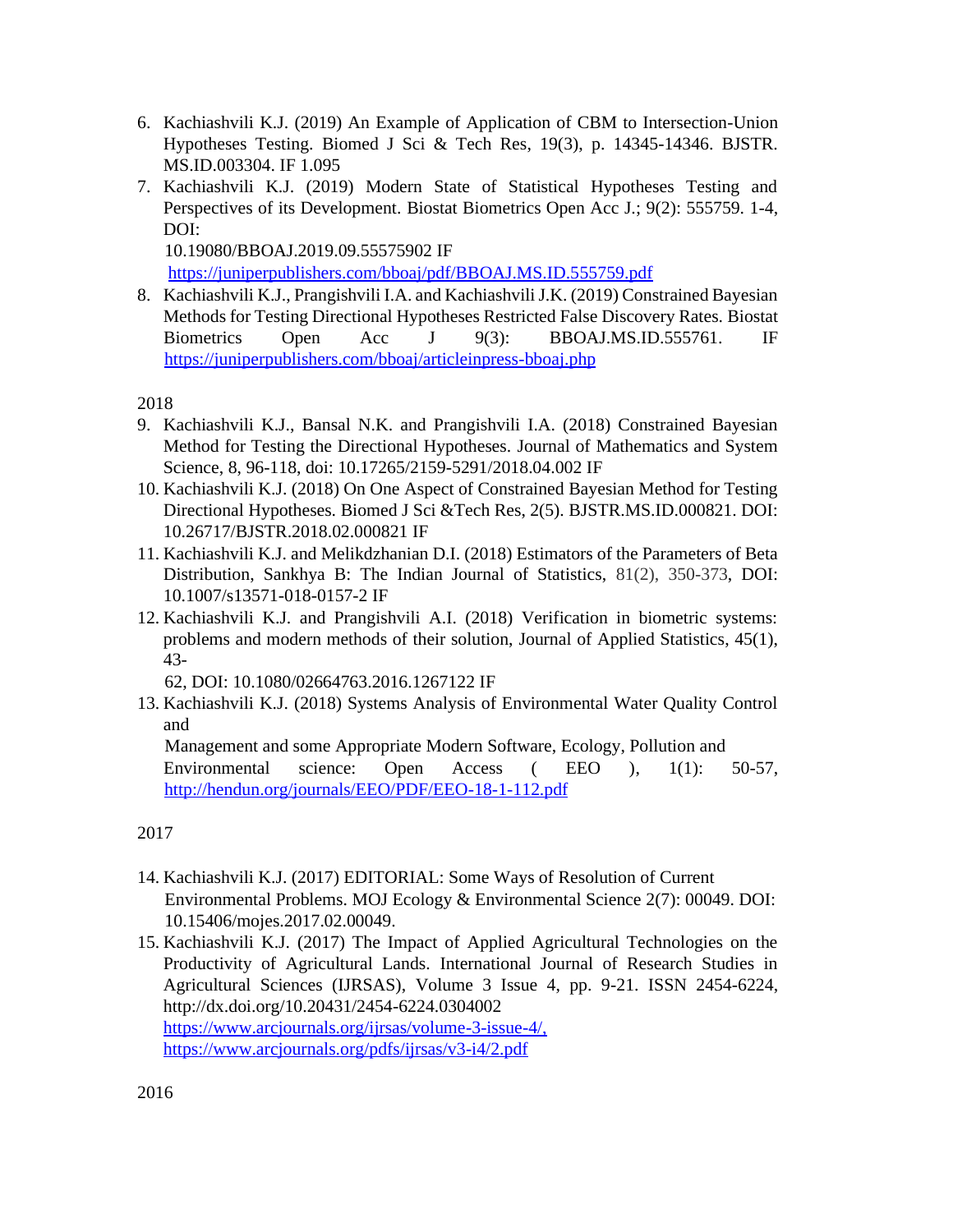- 16. Kachiashvili K.J. and Melikdzhanian D.I. (2016) Software for Pollutants Transport in Rivers and for Identification of Excessive Pollution Sources. MOJ Ecology & Environmental Science, Volume 1 Issue 1, pp. 1-8. http://medcraveonline.com/MOJES/current-issue
- 17. Kachiashvili K.J. (2016) Constrained Bayesian Method of Composite Hypotheses Testing: Singularities and Capabilities. International Journal of Statistics in Medical Research, Vol. 5, No. 3, pp. 135-167. Scopus
- 18. Kachiashvili K.J. (2016) EDITORIAL: Inference in Clinical Experiments. International Journal of Statistics in Medical Research, Vol. 5, No. 3, pp. 133-134. Available at: http://www.lifescienceglobal.com/journals/international-journal-of-statistics-in-

medicalresearch/volume-5-number-3 Scopus

19. Kachiashvili K.J. and Topchishvili A.L. (2016) Estimators of the Parameters of Irregular Right-Angled Triangular Distribution. Model Assisted Statistics and Applications, 11,

179-184. DOI 10.3233/MAS-150362 IF

2015

- 20. Kachiashvili K.J. and Melikdzhanian D.I. (2015) Software for statistical hypotheses testing. International Journal of Modern Sciences and Engineering Technology (IJMSET), Volume 2, Issue 4, 2015, pp.33-52, ISSN 2349-3755; Available at: https://www.ijmset.com/current-issue.html Indexed in SCOPUS and CPCI
- 21. Kachiashvili, K.J. (2015) Constrained Bayesian Method for Testing Multiple Hypotheses in Sequential Experiments. Sequential Analysis: Design Methods and Applications, Vol. 34, Issue 2, 171-186 DOI: 10.1080/07474946.2015.1030973 IF

2014

- 22. Kachiashvili K.J. (2014) Comparison of Some Methods of Testing Statistical Hypotheses. Part I. Parallel Methods. International Journal of Statistics in Medical Research, 3, 174-189. SCOPUS
- 23. Kachiashvili K.J. (2014) Comparison of Some Methods of Testing Statistical Hypotheses. Part II. Sequential Methods. International Journal of Statistics in Medical Research, 3, 189-197. SCOPUS
- 24. Kachiashvili K.J. (2014) The Methods of Sequential Analysis of Bayesian Type for the Multiple Testing Problem. Sequential Analysis, 33(1), 23-38 DOI: 10.1080/07474946.2013.843318 IF
- 25. Kachiashvili K.J. (2014) Investigation of the method of sequential analysis of Bayesian type. Journal of Advances in Mathematics. Vol. 18, No. 1, p. 1367-1380. IF=1.688
- 26. Kachiashvili K.J. (2014) Probability of errors in sequential methods of Bayesian type. Reports of Enlarged Session of the Seminar of I. Vekua Institute of Applied Mathematics,

Vol. 28, 58-61. SCOPUS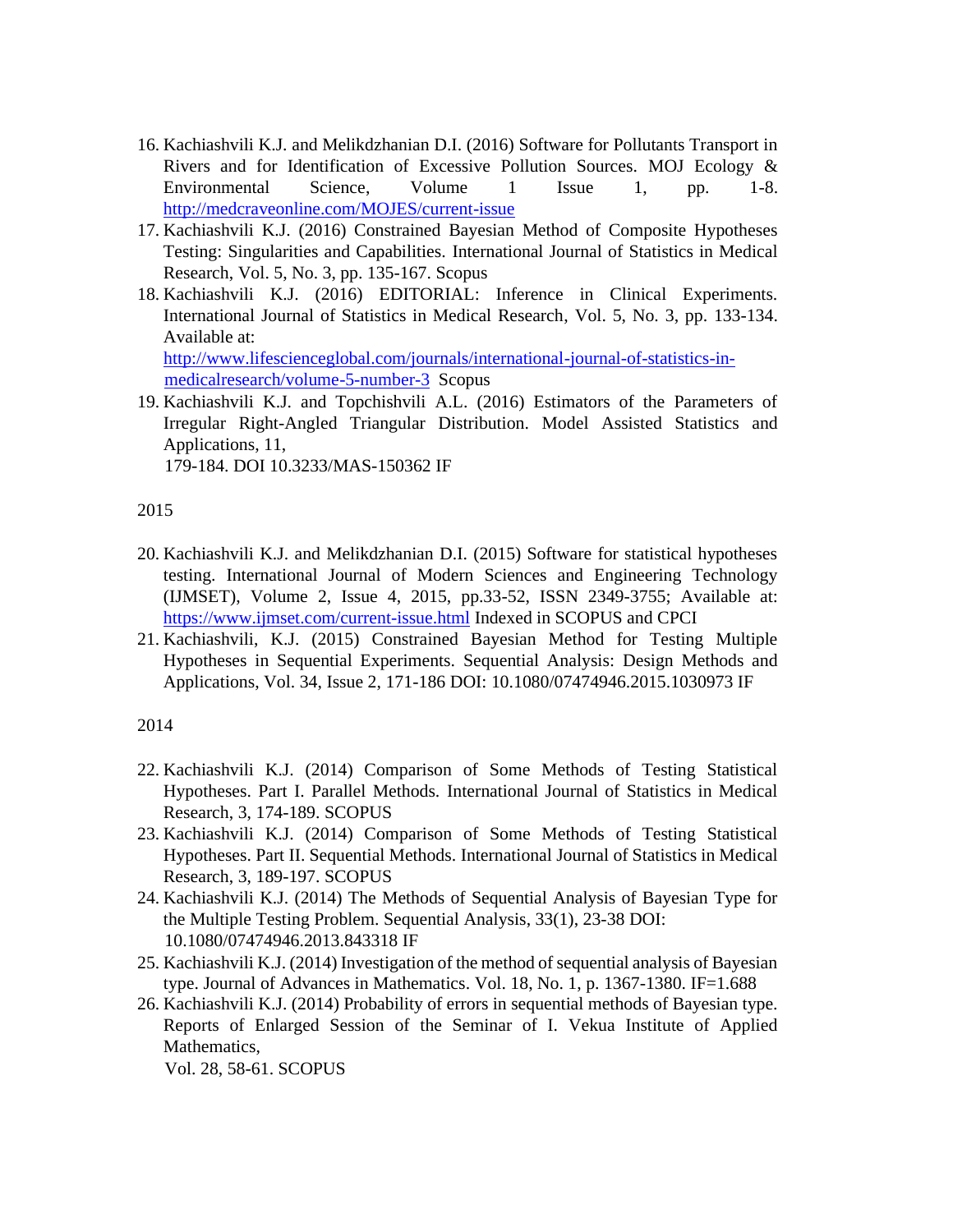2013

27. Kachiashvili, K.J. & Mueed, A. (2013) Conditional Bayesian Task of Testing Many Hypotheses, Statistics: A Journal of Theoretical and Applied Statistics, 47, 2, 274-293. IF

2012

- 28. Kachiashvili K.J., Hashmi M.A. and Mueed A. (2012) Quasi-optimal Bayesian procedures of many hypotheses testing. Journal of Applied Statistics, Vol. 40, No. 1, 103–122. IF
- 29. Kachiashvili G.K., Kachiashvili K.J. and Mueed A. (2012) Specific Features of Regions of Acceptance of Hypotheses in Conditional Bayesian Problems of Statistical Hypotheses Testing. Sankhya : The Indian Journal of Statistics, Volume 74, Issue 1, pp 112-125. IF
- 30. Kachiashvili K.J., Hashmi M. A. and Mueed A. (2012) Sensitivity Analysis of Classical and Conditional Bayesian Problems of Many Hypotheses Testing. Communications in Statistics—Theory and Methods, Volume 41, Issue 4, 591–605. IF
- 31. Kachiashvili K.J. and Hashmi M.A. (2012) Computation of the Multivariate Normal Integral over a Complex Subspace, Applied Mathematics, Vol. 3 No. 5, 489-498. IF
- 32. Kachiashvili K.J., Hashmi M. A. and Mueed A. (2012) The Statistical Risk Analysis as the Basis of the Sustainable Development. Int. J. of Innovation and Technol. Management (World Scientific Publishing Company), Vol. 9, No. 3, 1250024 (2012) [10 pages] DOI: 10.1142/S0219877012500241 Scopus
- 33. Kachiashvili K.J. and Melikdzhanian D. I. (2012) Program Package for Decision Making/ V. Khachidze et al. (Eds.): iCETS 2012, CCIS 332 (China), Springer-Verlag Berlin Heidelberg, pp. 530–540.

2011

- 34. Kachiashvili K.J. (2011) Investigation and Computation of Unconditional and Conditional Bayesian Problems of Hypothesis Testing. ARPN Journal of Systems and Software, Vol.1 No.2, May 2011, 47-59.
- 35. Kachiashvili K.J. and Melikdzhanian D.I. (2011) Modern Software for the Environmental Modeling and Statistical Data Analysis. Procedia Computer Science, WCIT-2010, 3, 439-443. https://www.sciencedirect.com/journal/procediacomputerscience/vol/3/suppl/C
- 36. Kachiashvili K.J., Hashmi M. A. and Mueed A. (2011) Comparison Analysis of Unconditional and Conditional Bayesian Problems of Testing Many Hypotheses, Transactions. "Automated Control Systems". Georgian Technical University, No. 1(10), 89-100.

2010

37. Kachiashvili K.J. and Melikdzhanian D.I. (2010) SDpro – The Software Package for Statistical Processing of Experimental Information. International Journal Information Technology & Decision Making (IJITDM), Vol. 9, No 1, 115-144. IF=2.22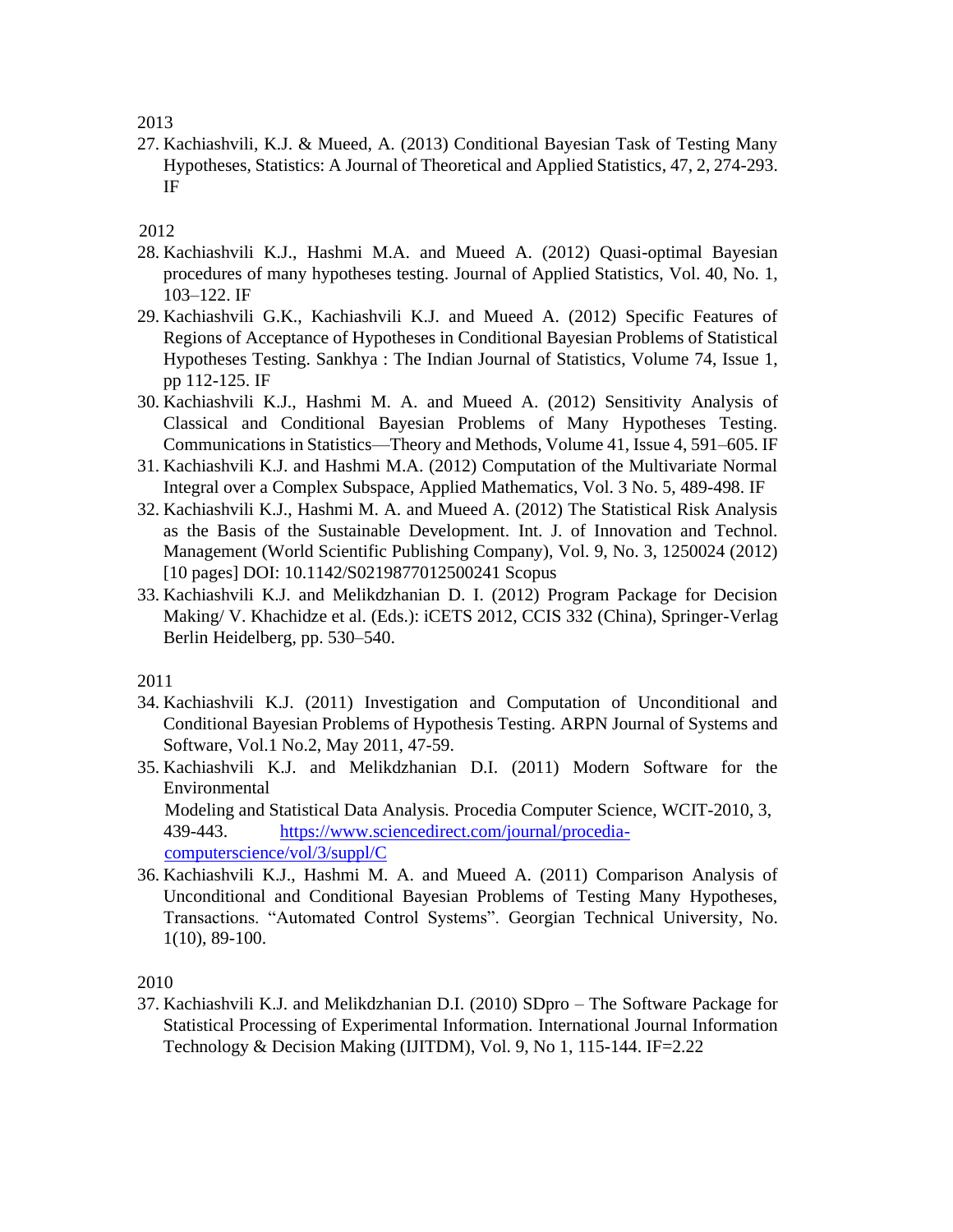38. Kachiashvili K.J. and Hashmi M.A. (2010) About Using Sequential Analysis Approach for Testing Many Hypotheses. Bulletin of the Georgian Academy of Sciences, vol. 4, no. 2, 20-25.

#### 2009

- 39. Kachiashvili K.J. and Melikdzhanian D.I. (2009) Software for Determination of Biological Age. International Journal Current Bioinformatics (IF 3.543), Vol. 4, No. 1, 41-47.
- 40. Kachiashvili K.J. and Melikdzhanian D.I. (2009) Software Realization Problems of Mathematical Models of Pollutants Transport in Rivers. International Journal Advances in Engineering Software, 40, 1063-1073. IF=4.141
- 41. Kachiashvili K.J., Hashmi M. A. and Mueed A. (2009) Bayesian Methods of Statistical Hypothesis Testing for Solving Different Problems of Human Activity. Applied Mathematics and Informatics (AMIM), Vol. 14, No. 2, pp. 3-17. SCOPUS
- 42. Kachiashvili K.J. and Hashmi M.A. (2009) On Analytical Finding Probability Distribution Law of Linear Combination of Exponent of Quadratic Forms of Normally Distributed Random Vectors. Proceedings of  $4<sup>th</sup>$  World Conference on  $21<sup>st</sup>$  Century Mathematics 2009, March 4-8, 2009, Lahore, Pakistan, 96-105.
- 43. Kachiashvili K.J. and Mueed A. (2009) The Problem of Choosing Losses Function in Bayesian Problem of Many Hypotheses Testing and Opportunities of Their Overcoming.

Proceedings of  $4<sup>th</sup>$  World Conference on  $21<sup>st</sup>$  Century Mathematics 2009, March 4-8, 2009, Lahore, Pakistan, 176-194.

2008

- 44. Kachiashvili K.J., Hashmi M. A. and Mueed A. (2008) The statistical risk analysis as the basis of the sustainable development. Proceedings of the 4th IEEE International Conference on Management of Innovation & Technology (ICMIT2008), Bangkok, Thailand, 1210-1215.
- 45. Kachiashvili K.J. and Nurani B.R. (2008) Prediction of Oil Production using Non Linear Regression by SDPro Software (Special Program Package). Proceeding. The 3<sup>rd</sup> International Conference on Mathematics and Statistics (ICoMS 2008), IPB Bogor, Indonesia, 1038-1045.

- 46. Kachiashvili K.J., Gordeziani D.G., Lazarov R.G. and Melikdzhanian D.I. (2007) Modeling and simulation of pollutants transport in rivers. International Journal of Applied Mathematical Modelling (AMM), 31, 1371-1396. SCOPUS
- 47. Kachiashvili K.J. and Meparishvili B. (2007) Computer Base of medical-sociological data of old citizens of Georgia. Proceedings of Georgian Technical University: computer-aided management systems, No. 1(2), Tbilisi, 181-184.
- 48. Kachiashvili K.J., Kutsiava N. and Tsintsadze G. (2007) Dependence of air pollution level on the frequency of refusals of the technological process of ammonia. Georgian Engineering News, No. 2, 69-72.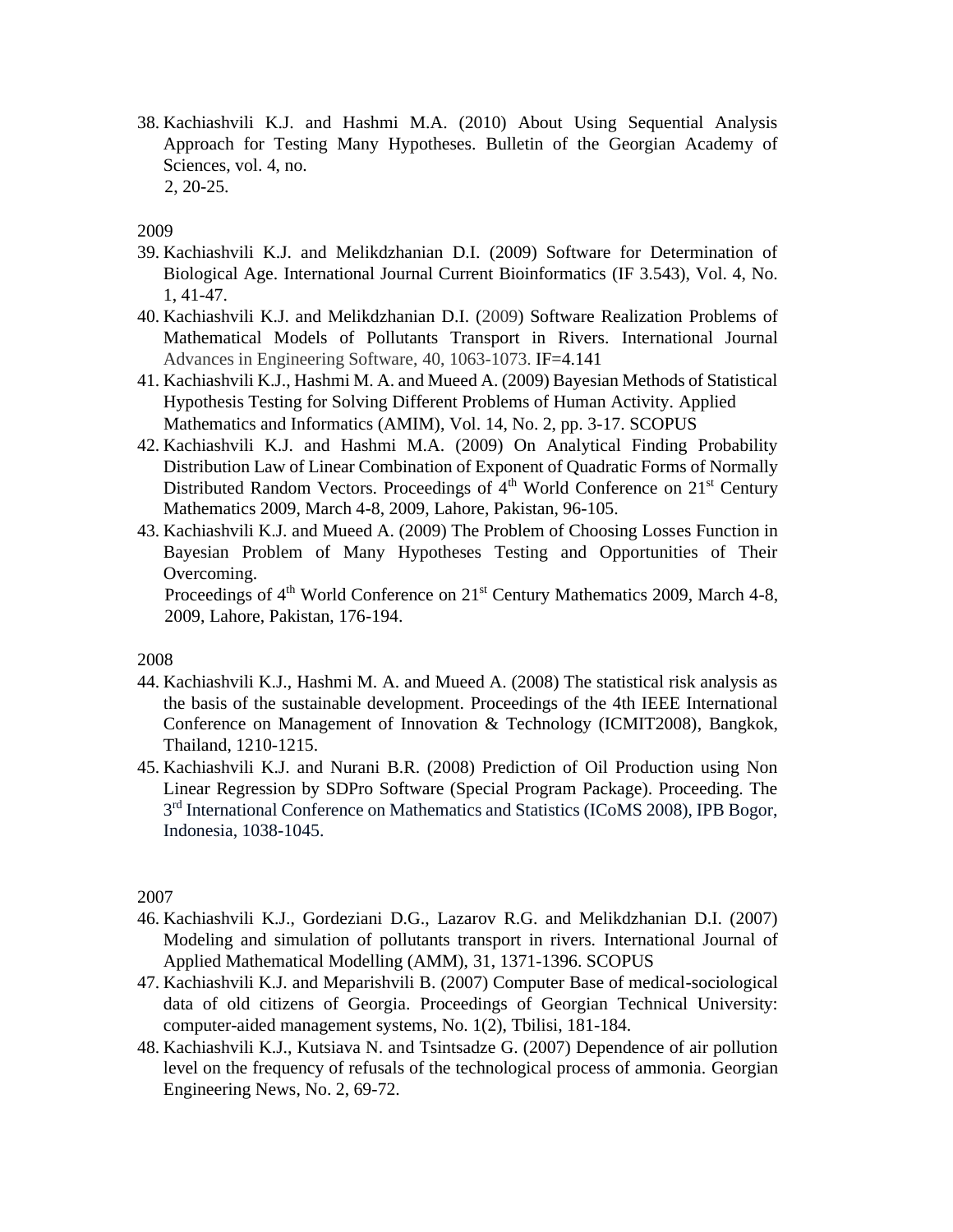49. Kachiashvili K.J., Kutsiava N. and Tsintsadze G. (2007) Identification of dependence among some ingredients of air pollution. Georgian Engineering News, No. 2, 66-68.

2006

- 50. Kachiashvili K.J. and Melikdzhanian D.I. (2006) Identification of River Water Excessive Pollution Sources. International Journal of Information Technology & Decision Making, World Scientific Publishing Company, Vol.5, Issue 2, 397-417. IF=2.22
- 51. Kachiashvili K.J. and Melikdzhanian D.I. (2006) Parameter optimization algorithms of difference calculation schemes for improving the solution accuracy of diffusion equations describing the pollutants transport in rivers. International Journal Applied Mathematics and Computation, 183, 787-803. IF=4.091
- 52. Kachiashvili K.J., Gordeziani D.G., Melikdzhanian D. I. and Nakani D.V. (2006) River pollution components mean annual values estimation by computer modeling. Applied Mathematics and Informatics (AMIM), Vol. 11, No. 1, 20-30. SCOPUS http://www.viam.hepi.edu.ge/Ami/Issues.htm
- 53. Kachiashvili K.J., Nakani D.V. and Khutchua V.I. (2006) Investigation of significant change in time and space of nitrates and phosphates contents in farmer field soils. Proceedings of Georgian Technical University: computer-aided management systems, No. 1, Tbilisi, 26-31.
- 54. Dassenakis M., Botsou F., Paraskevopoulou V., Chikviladge C. and Kachiashvili, K.J. (2006) Transport of pollutants in two estuarine systems on the coast of Georgia. Chemistry and Ecology, 22(5), pp. 379-393. Publisher: Taylor and Francis Ltd. http://www.ingentaconnect.com/content/tandf/gche/2006/00000022/00000005/art000 03# expand/collapse IF=2.244

- 55. Kachiashvili K.J., Klimiashvili L.D. and Dolidze A.V. (2005) Creation of a new generation of information-measurement systems for environmental water quality control. Georgian Engineering News, No. 3, 115-119.
- 56. Kachiashvili K.J. and Nakani D.V. (2005) Research of dependences of agricultural cultures harvests and their ecological quality from contents in soil of different forms of nitrates, phosphates and potassium. Proceedings of the 2nd International Congress "SUSTAINABLE MANAGEMENT IN ACTION", SMIA 05, University of Geneva, UNIMAIL, 103-107. http://www.smia.info/en-page.14.5.html
- 57. Kachiashvili K.J. and Melikdzhanian D.I. (2005) Restoration of some nonlinear functional dependences with the help of the generalized technique of identification. Applied Mathematics and Informatics (AMIM), Vol. 10, No. 1, 53-89. SCOPUS http://www.viam.hepi.edu.ge/Ami/2005\_2/kachiashvi li1.pdf
- 58. Kachiashvili K.J. and Melikdzhanian D.I. (2005) The methods of the definite class nonlinear functions interpolation with practical examples. Applied Mathematics and Informatics (AMIM), Vol. 10, No. 2, 37-52. SCOPUS http://www.viam.hepi.edu.ge/Ami/2005\_2/kachiashvili2.pdf
- 59. Kachiashvili K.J. and Melikdzhanian D.I. (2005) The optimization problems of algorithms connected with different calculation schemes of difference equations. Proceedings of the NATO Advanced Research Workshop on Air, Water and Soil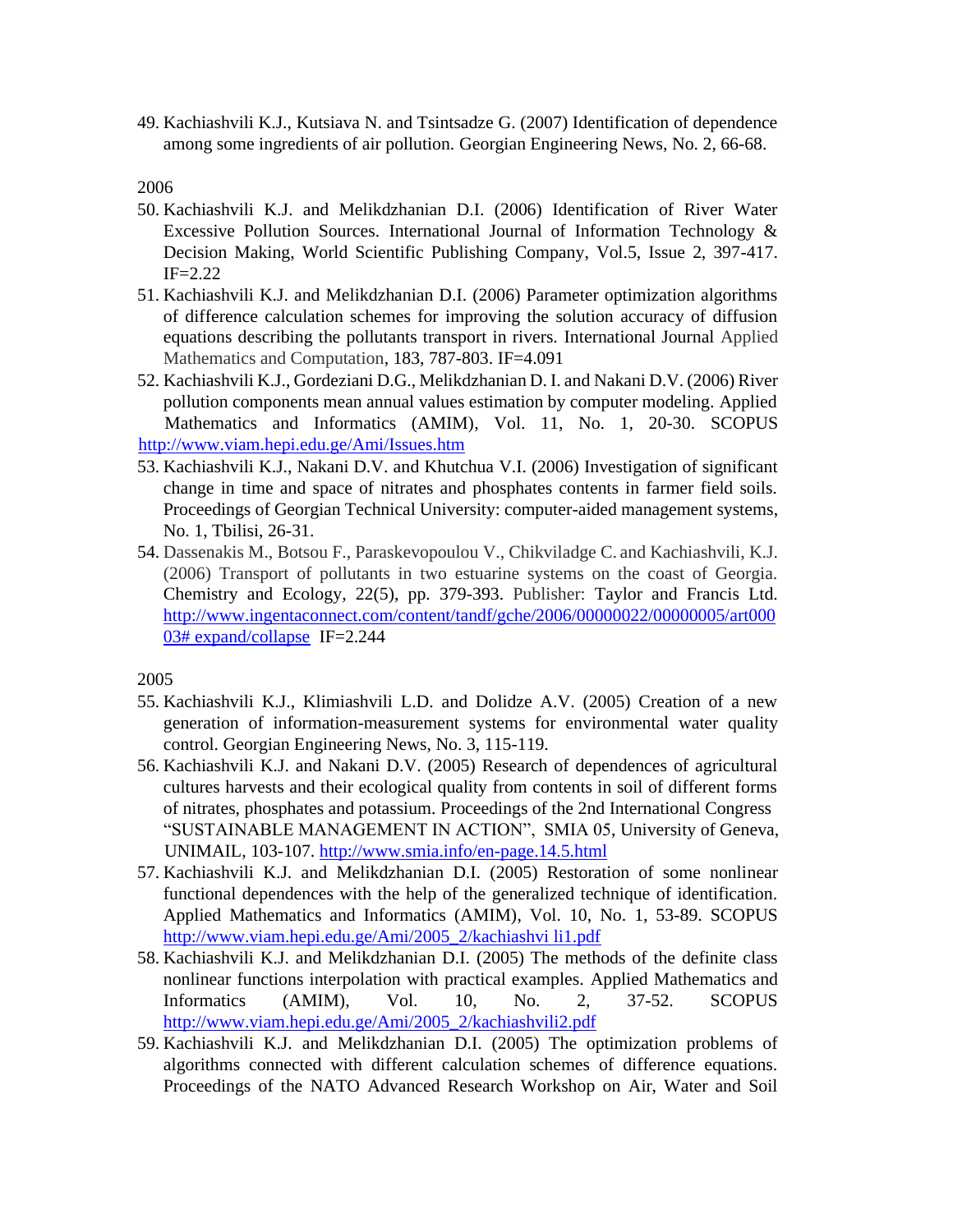Quality Modeling for Risk and Impact Assessment, Tabakhmela, Georgia, Springer, 327-337.

## 2004

- 60. Kachiashvili K.J. and Tabatadze M. (2004) Formalized description and forecasting of variability of fashion. Georgian Technical University, Proceedings No. 1(451), Tbilisi, 107-113.
- 61. Kachiashvili K.J. and Nakani D.V. (2004) The research of dependences of nitrates contents in agricultural fields soils and maize corn and sizes of harvests from used fertilizers. Reports of Englarged Session of the Seminar of I. Vekua Institute of Applied Mathematics, Vol. 19, No. 1, 43-48. SCOPUS
- 62. Kachiashvili K.J., Gulua N. and Imnadze N. (2004) Ecological and economic impact analysis of environmental pollution control program. Proceedings of the National conference: Ecological problems of the black sea basin and environmentally friendly agrarian practices, Chakvi, Georgia, 82-88.
- 63. Kachiashvili K.J. and Nakani D.V. (2004 ) Research of influence of traditional and modern agricultural methods and technology on a level of pollution of the rivers both agricultural areas. Proceedings, 2004 IEEE International Engineering Management Conference, Innovation and Entrepreneurship for Sustainable Development, Vol. 3 of 3, Singapore, 1314-1318.

```
https://www.researchgate.net/publication/4131381_Research_on_influence_of_traditiona
l_and_modern_agricultural_methods_and_technology_on_a_level_of_pollution_of_the_r 
ivers_both_agricultural_areas
```
### 2003

- 64. Kachiashvili K.J. (2003) Generalization of Bayesian Rule of Many Simple Hypotheses Testing. International Journal of Information Technology & Decision Making, World Scientific Publishing Company, Vol. 2, No. 1., 41-70. IF=2.22
- 65. Kachiashvili K.J. (2003) Environmental water objects pollution level control and management systems. Collection of reports SMIA03, 4th-6th September, University of Geneva, UniMail, 477-481. http://archives.smia.info/2003/SMIA03Kachiashvili.pdf

- 66. Kachiashvili K.J., Gordeziani D. G., Melikdzhanian D. I. and Stepanishvili V.A. (2002) Packages of the applied programs for the solution of problems of ecology and processing of the experimental data. Reports of Enlarged Sessions of the Seminar of I. Vekua Institute of Applied Mathematics, Vol. 17, No. 3, 97-100. SCOPUS
- 67. Kachiashvili K.J., Dolidze V.A. and Khvedeliani D.J. (2002) Mathematical methods for guaranteed determination of lymph gland sizes by ultra-sonography. Georgian Engineering News, # 3, 75-80.
- 68. Kachiashvili K.J. and Melikdzhanian D.I. (2002) Methodology of identification of nonlinear regression by modified least-squares criterion. Stampato a cura del Centro Stampa del Dipartimento di Matematica dell'Universita di Roma "La Sapienza", No. 9, 11 p.
- 69. Kachiashvili K.J. and Melikdzhanian D.I. (2002) New method of construction of confidence intervals for mathematical expectation of random variables. Stampato a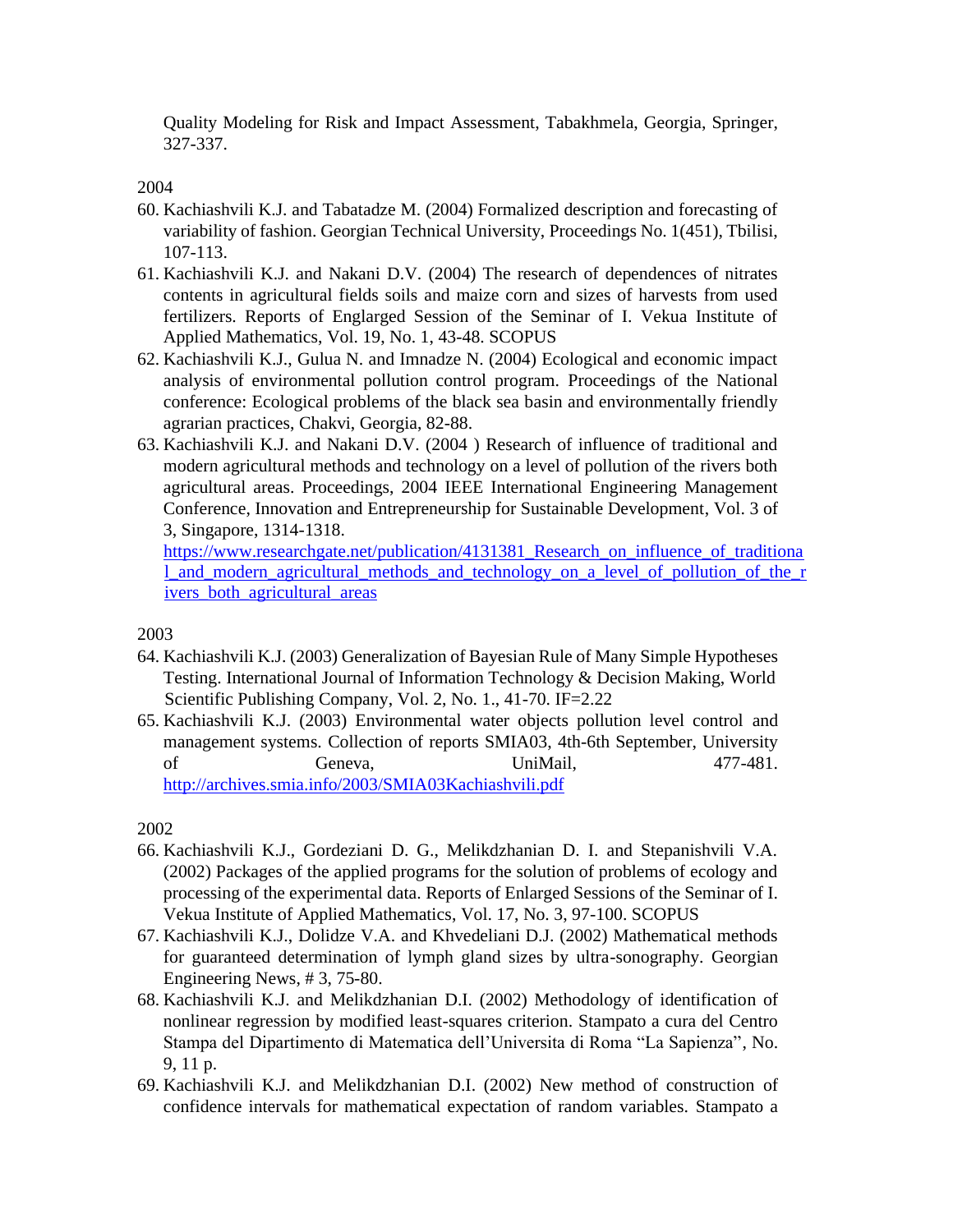cura del Centro Stampa del Dipartimento di Matematica dell'Universita di Roma "La Sapienza", No.10, 9 p.

2001

- 70. Kachiashvili K.J. and Melikdzhanian D.I. (2001) Analytical description of the coastal line of the river for simplification and improvement of process of calculation of polluting substances concentration. Reports of Enlarged Sessions of the Seminar of I. Vekua Institute of Applied Mathematics, Vol. 17, No. 3, 101-109. SCOPUS
- 71. Kachiashvili K.J. and Melikdzhanian D.I. (2001) Construction of confidence intervals for mathematical expectation of random variables of a certain type. Industrial laboratory, No. 3, Vol. 67, 59-63. IF
- 72. Kachiashvili K.J., Gordeziani D.G. and Melikdzhanian D.I. (2001) Mathematical models of dissemination of pollutants with allowance for of many sources of effect. Proceeding of the Urban Drainage Modeling Symposium, May, 20-24, Orlando, Florida, 692-702.
- 73. Kachiashvili K.J. and Stepanishvili V.A. (2001) The automated system of monitoring of quality fluvial and sewages. Proceeding of the Urban Drainage Modeling Symposium, May 20-24, Orlando, Florida, 843-847.
- 74. Kachiashvili K.J. and Melikdzhanian D.I. (2001) Interpolation of Nonlinear Function of the Certain Class. Bulleten of the Georgian Academy of Sciences. Vol. 163, No. 3, 444- 447.

- 75. Kachiashvili K.J. and Melikdzhanian D.I. (2000) Methodology of nonlinear regressions identification by modified method of least squares. Industrial laboratory, No. 5, 157-164. 76. Kachiashvili K.J. (2000) Automation of Research in the Field of Ecology. Tbilisi International Center of Mathematics and Informatics: Bulletin of TICMI, Vol. 4, Tbilisi University Press, 6-12. SCOPUS
- 77. Kachiashvili K.J. and Melikdzhanian D.I. (2000) New method of construction of confidence intervals for mathematical expectations. Tbilisi International Center of
- Mathematics and Informatics: Bulletin of TICMI, Vol. 4, Tbilisi University Press, 12-17. **SCOPUS**
- 78. Kachiashvili K.J. (2000) The use of the method of multiple regression for the forecast of the state of the health of the population with taking into account of the environmental contamination parameters. Actual questions of the preventive medicine and human ecology. The proceedings, Vol. 1, Tbilisi, 446-448.
- 79. Kachiashvili K.J. (2000) Basic principles of development of the automated systems of control and management of the environmental pollution level. Proceedings of the Georgian Technical University, No. 4(437), 221-224.
- 80. Kachiashvili K.J., Gordeziani D.G. and others. (2000) Software Packages for Automation of Environmental Monitoring and Experimental Data Processing. 3-th International Conference "Advances of Computer Methods in Geotechnical and Geoenvironmental Engineering", Moscow, 273-278.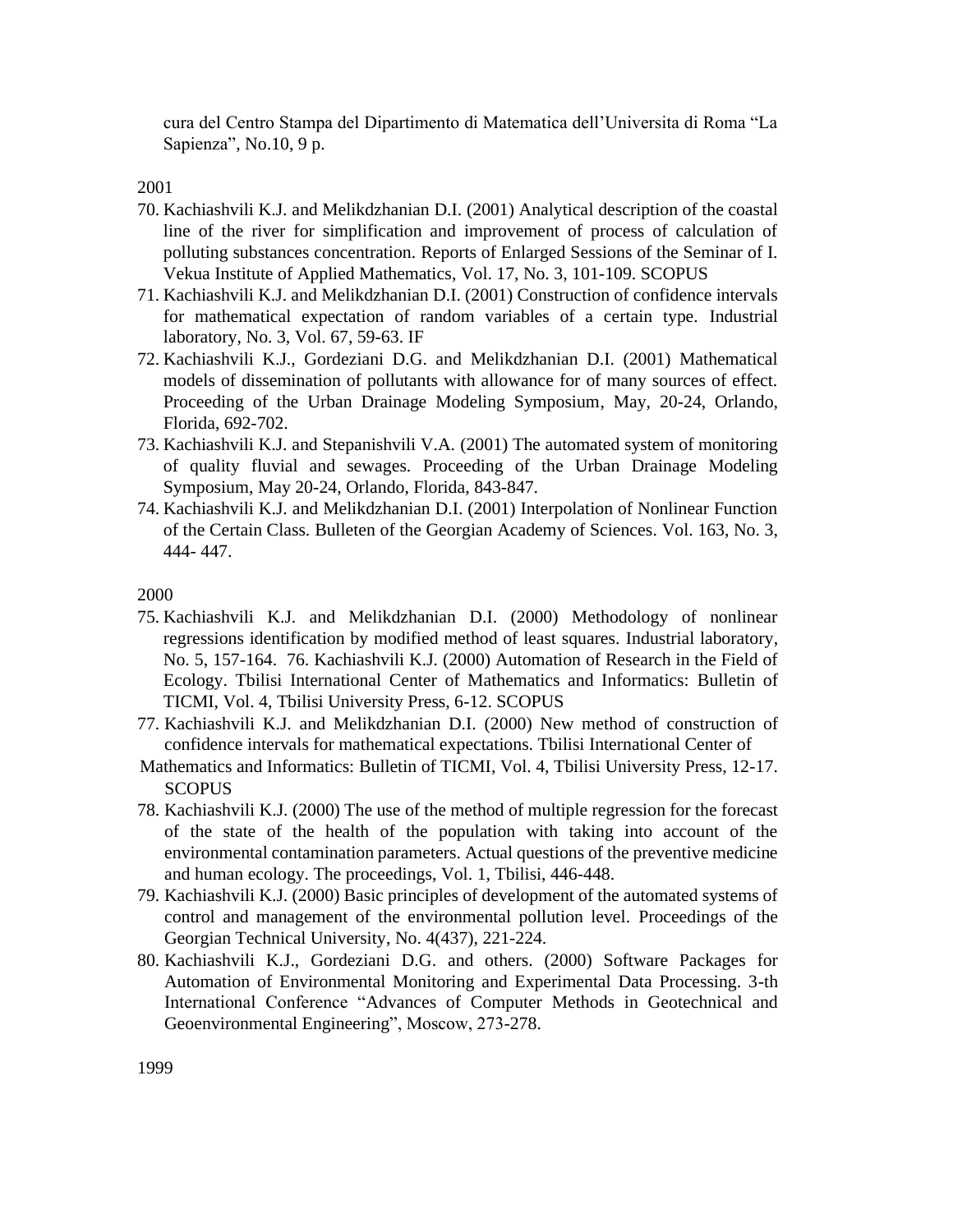- 81. Kachiashvili K.J. and Melikdzhanian D.I. (1999) Construction of confidence intervals for mathematical expectation of random variables of a certain type. Applied Mathematics and Informatics, AMIM, Vol. 4, No. 2, 86-95. SCOPUS
- 82. Kachiashvili K.J. (1999) Conditional and Unconditional Bayesian Rules of many Simple Hypotheses Testing. Reports of Enlarged Sessions of Seminars at I.Vekua Institute of Applied Mathematics. vol. 14, No. 4, 26-29. SCOPUS
- 83. Kachiashvili K.J. and Melikdzhanian D.I. (1999) About a confidence interval for mathematical expectation of random variable. Applied Mathematics and Informatics, Vol. 3, No. 2, 86-95. SCOPUS
- 84. Kachiashvili K.J. and Karabegov M.A. (1999) Mathematical modeling of photometric particle metric analyser in the weighed liquids. Georgian Engineering News, No. 4, 9- 17.

1995

- 85. Kachiashvili K.J. (1995) Application Package for Exterminable Data Processing. The Georgian Journal of Genetic Ecology, Vol. 1, No. 1, 20-29.
- 86. Kachiashvili K.J. (1995) Information Collection and Transmission Device. The Georgian Journal of Genetic Ecology, Vol. 1, No. 1, 30-35.
- 87. Kachiashvili K.J. (1995) Automated System for Water and Air Contamination Level Control. The Georgian Journal of Genetic Ecology, Vol. 1, No. 1, 35-41.

- 88. \*\* Kachiashvili K.J., Mamonova O.D., Tsotoidze D.I. and Funtova O.N. (1990) Software (information, program and mathematical implication) of the automated monitoring systems of the condition of the environment. Problems of control and protection of atmosphere from the Pollution, lssue 15, 40-43.
- 89. \*\* Kachiashvili K.J. (1990) Software of the automated monitoring systems of a condition of natural water. In book: Multivariate statistical analysis and probability simulation of real processes: Proceeding on statistics, Vol. 54, Nauka, Moscow, 254- 256.
- 90. \*\* Kachiashvili K.J. (1990) Simulation of real multivariate stationary Gaussian Markov series with the given connectivity depth. In book: Multivariate statistical analysis and probability simulation of real processes: Proceeding on statistics, Vol. 54, Nauka, Moscow, 250-254.
- 91. \*\* Kachiashvili K.J. (1990) Modeling of analytical devices and environmental water pollution process. Znanie, Kiev, 15 p.
- 92. \*\* Kachiashvili K.J. (1990) Restoration of polynomial regression on the basis of active experiment. Industrial laboratory, No. 10, 87-90.
- 93. \*\* Primak A,V. and Kachiashvili K.J. (1990) Optimum structure design of automatic data measurement complexes of environmental pollution control. Problems of control and protection of atmosphere from the Pollution, Issue 16, 1-5.
- 94. \*\* Kachiashvili K.J. and Karabegov M.A. (1990) General structure selection principles of automated control systems of environmental object pollution. Problems of control and protection of atmosphere from the Pollution, Issue 16, 5-8.
- 95. \*\* Kachiashvili K.J., Mamonova O.D. and Tsotoidze D.l. (1990) Informationprogramming and mathematical software of automated control system for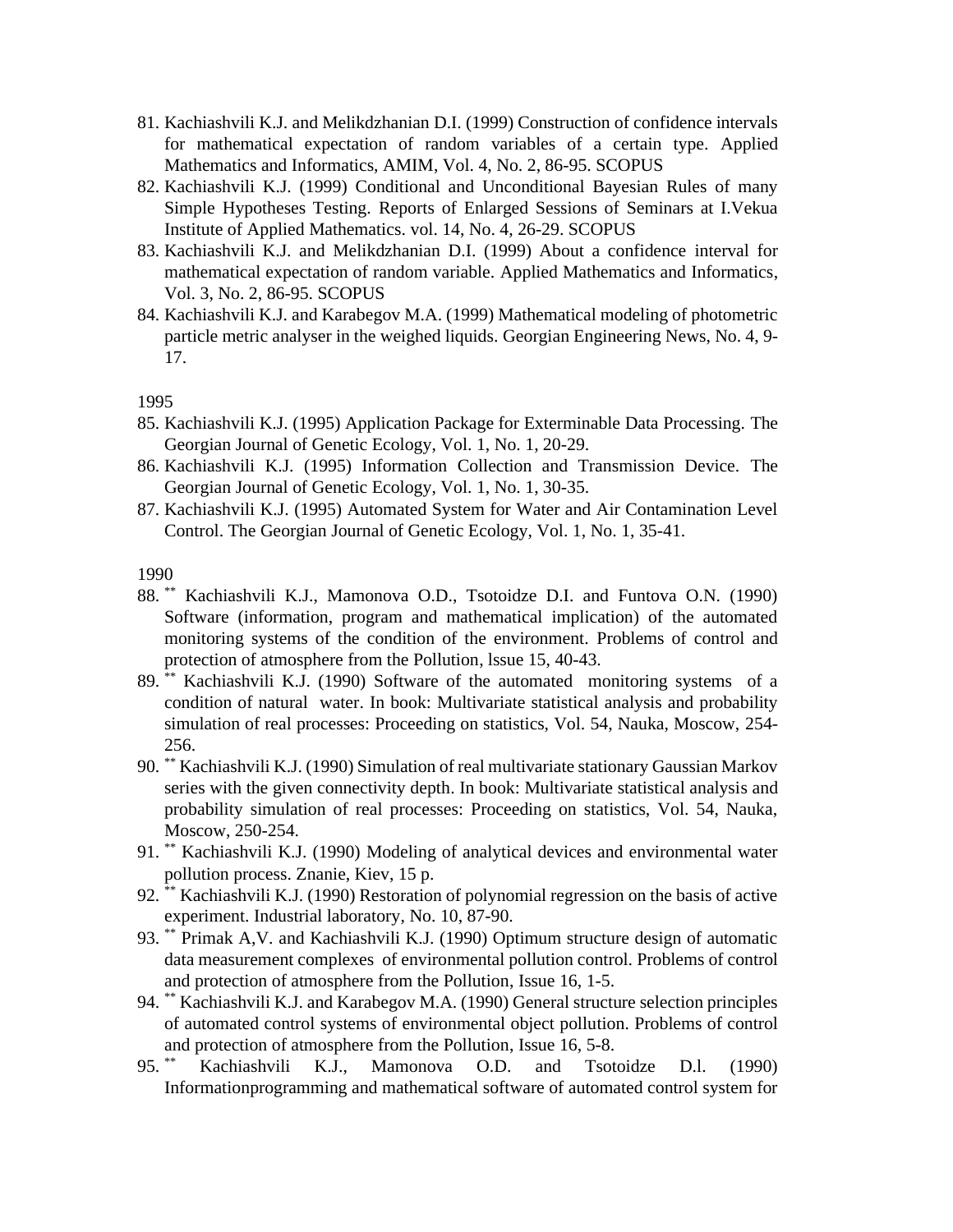natural environment state. Problems of control and protection of atmosphere from the Pollution, lssue l5, 40-43.

96. \*\* Bagaturia G. Sh. and Kachiashvili K.J. (1990) Criteria for adaptive application of measurement data in objective function optimization task. Proceedings of Georgian Technical University, No. 15( 371), 5-7.

1989

- 97. \*\* Kachiashvili K.J. and Khuchua V.I. (1989) Computation of the covariance function of stationary random time series with the given precision. Industrial laboratory, No. 3, 8993.
- 98. \*\* Kachiashvili K.J. (1989) Indirect methods of control of metrological characteristics of measurement channels of automatic surface water quality control stations. In book: Electrochemical and optical analyzers of liquid media. Proceedings of VNIIAP, Kiev, 42-52.
- 99. \*\* Kruashvili Z.E., Kachiashvili K.J., Dolinsky V.l. et al. (1989) Automated control system of wastewater pollution at Odessa mineral fertilizer plant. In book: Electrochemical and optical analyzers of liquid media. Proceedings of VNIIAP, Kiev, 315.

1988

- 100. \*\* Kachiashvili K.J. and Bagaturia G.Sh. (1988) Identification of measured signs with the use of reaction of measuring dynamic system. Applied problems of system analysis: Proceedings of Georgian Technical Institute, 8(337), Tbilisi, 24-27.
- 101. \*\* Kachiashvili K.J. and Bagaturia G.Sh. (1988) Conditional Bayesian rule of testing many simple hypotheses concerning multidimensional objects with normally distributed parameters. Bulletin of the Georgian Academy of Sciences, vol. 129, no. 1, 133-136.
- 102. \*\* Kachiashvili K.J. (1988) Metrological characteristics improvement of microprocessor-bazed instruments for environmental poll

ution control. Problems of control and protection of atmosphere from the Pollution, lssue 14, 47-53.

- 103. \*\* Kachiashvili K.J. and Stepanishvili V.A. (1988) Estimation of unknown parameters of some non-regularities probability distribution densities. Avtometria, No. 2, 109-111.
- 104. \*\* Kachiashvili K.J. (1988) Bayes approach to the identification of environmental objects pollution sources. Problems of control and protection of atmosphere from the Pollution, lssue 14, 21-28.

- 105. \*\* Kachiashvili K.J. and Arutyunov G.K. (1987) Methodology of determination of input action on dynamic system with non-stationary parameters by its response. Hydrochemical materials, Vol. 97, 155-162.
- 106. \*\* Kachiashvili K.J., Kruashvili Z.E. and Agamirov V.A. (1987) Statistical algorithms for control of environmental object state. Problems of control and protection of atmosphere from the Pollution, Issue 11, 42-46.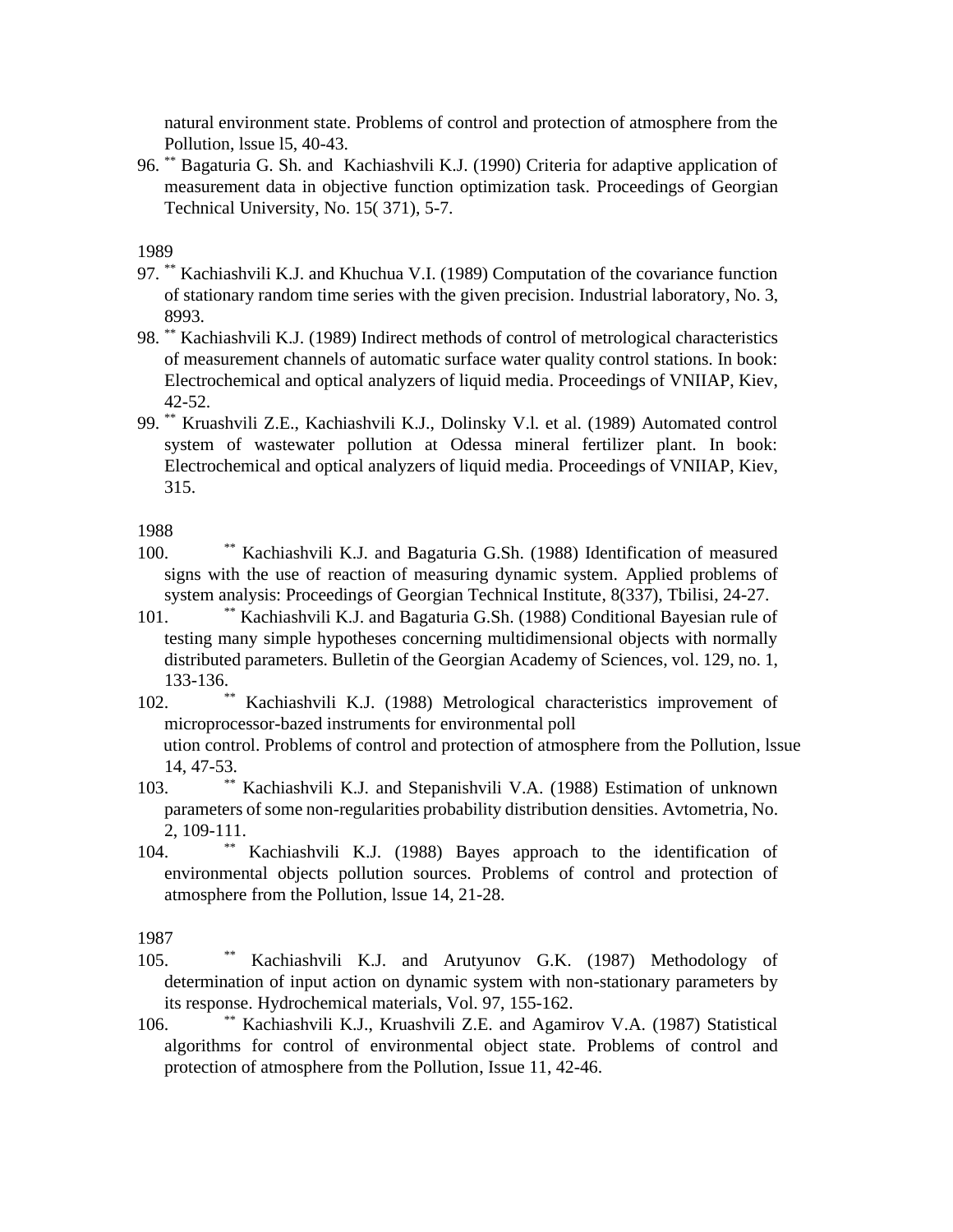107. \*\* Kachiashvili K.J., Kruashvili Z.E. and Agamirov V.A. (1987) Imitative models of pollution processes of wastewater for industrial facilities. Reports of Academy of Science of GSSR, Vol. 127, No 21, Tbilisi, 45-48.

1986

108. Bagaturia G .Sh., Kachiashvili K.J. and ZazashviIi B.S. (1986) Correlation adaptation criterion application for data measurement system bootstrapping. Applied problems of system analysis: Proceedings of Georgian Polytechnic Institute, Tbilisi, 9-11.

1985

- 109. \*\* Kachiashvili K.J. and Tsotoidze D.I. (1985) Algorithms and program of calculation of multi-dimensional integral on the complex configuration area from the normal probability distribution density by the Monte-Karlo method. Is deposited in TsNIITEIpriborostroenia No. 2907-B. DM 2907pr-D85. Bibl. Indicator VINITI "Deposited scientific works", No. 9, 125 p.
- 110. \*\* Kachiashvili K.J. (1985) Isolation of the trend of non-stationary pollution process for optimum estimation of the environment by automated control systems. Problems of control and protection of atmosphere from the Pollution, Issue 11, 53-58.
- 111. \*\* Kachiashvili K.J. and Tsotoidze D.I. (1985) Algorithms and program on the language FORTRAN-IV for calculation of normal distributed random vector with given mathematical expectation and covariance matrix. Is deposited in TsNIITEIpriborostroenia No. 2906-A. DM 2906pr-D85. Bibl. Indicator VINITI "Deposited scientific works", No. 9, 18 p.
- 112. \*\* Kachiashvili K.J. and Tsotoidze D.I. (1985) Algorithms and program on the language FORTRAN-IV of modeling of multi-dimensional Gaussian Markov process with the given deep of memory. Is deposited in TsNIITEIpriborostroenia No. 2947-A. DM 2947pr-D85. Bibl. Indicator VINITI "Deposited scientific works", No. 12, 18 p.

1984

- 113. \*\* Kachiashvili K.J. (1984) Identification of pollution sources by means of automatic stations of river water quality control. In the book: Regulation of the qualities of the environmental waters. Scientific Proceedings of VNIIVO, Kharkov, 114-119.
- 114. \*\* Arutyunov G.K. and Kachiashvili K.J. (1984) Self-adaptive algorithms for correction of measurement results of physical quantities characterizing the environmental state. Problems of control and protection of atmosphere from the Pollution, Issue 10, 2933.
- 115. \*\*\* Kachiashvili K.J., Kruashvili Z.E. and others. (1984) Automated monitoring system of quality of superficial waters. Devices and control systems, No. 1, 7-8.
- 116. \*\*\* Kachiashvili K.J., Mamonova O.D. and Stepanov V.A. (1984) Estimation of divergence between two empirical probability densities having different number of spacing out of random values giving intervals. Is deposited in TsNIITEIpriborostroenia No. 2413-B. DM 2413pr-D84. Bibl. Indicator VINITI "Deposited scientific works", No.

8.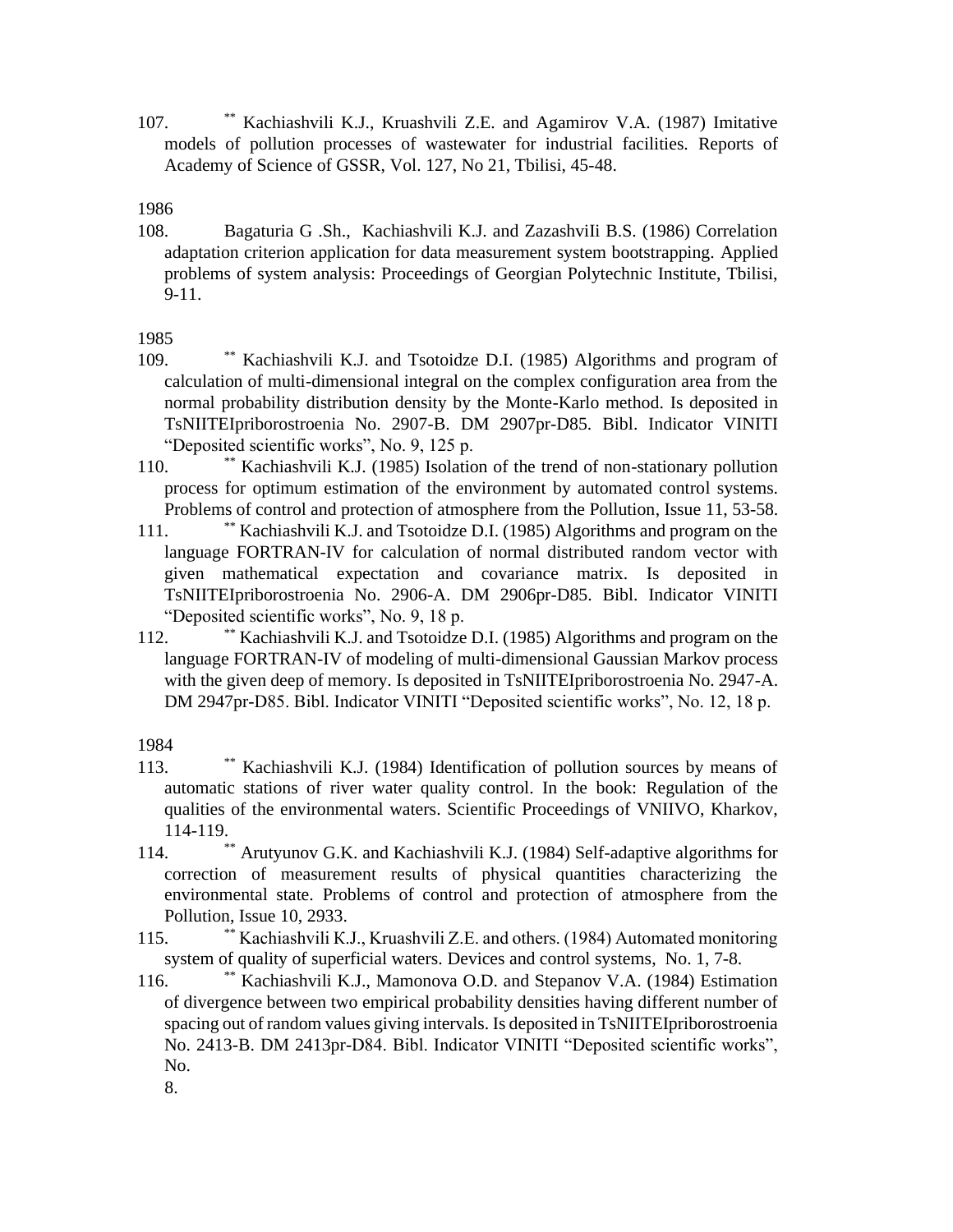117. \*\* Kachiashvili K.J. and Mamonova O.D. (1984) Calculation of distribution of the particles sizes in the liquid environment in the dynamic process of the sedimentation. Is deposited in TsNIITEIpriborostroenia No. 2192-A. DM 2192pr-D83. Bibl. Indicator VINITI "Deposited scientific works", No. 2.

1982

- 118. Kachiashvili K.J. and Bagaturia G.Sh. (1982) Algorithm of detection of objects on the basis of radio-location information. Technical Cybernetics: Proceedings of Georgian Technical Institute, 5(250), Tbilisi, 95-99.
- 119. Kachiashvili K.J., Khuchua V.I. and Puluzashvili N.I. (1982) Determination of optimum thickness of the covering of slots of the stators and statistical regulation of its quality. Proceedings of Scientific Research Institute of Electrical Techniques, Tbilisi, 7280.

### 1981

120. \*\* Inventor's certificate N.1016693, lnt. CI. 01 k 7 /00 Temperature measuring device /V.A. Agamirov, G. K. Arutyunov, K. J. Kachiashvili (USSR), N17, 5 p.: 2 fig.

1980

121. \* Kachiashvili K.J. (1980) Algorithms and programs for determination of lower limit of the mean number of false objects at restrictions on the appropriate numbers of omitted at processing of the radar-tracking information. Deposited in TsNIITEIpriborostroenia No. 1282. DM 1282. Bibl. Indicator VINITI "Deposited manuscripts", No. 7. 62.

1979

122. \* Report of the Scientific Research Work "Developing and modeling some blocks of the algorithm of quality estimation of radio-location information and radarlocation stations"/ Goritskiy, Y.A., Vinogradov A.G., Glagolev A.G., Kachiashvili. Number of printing pages 5.0, Moscow 1979.

1977

- 123. \* Kachiashvili K.J. and Lobjanidze Sh.S. (1977) Computation of the average risk by expansion of the density by Chebyshev-Hermite orthogonal polynomials in particular Bayesian problem of testing many hypotheses, Technical Cybernetics: Proceedings of Georgian Technical Institute, 7(198), Tbilisi, 59-66.
- 124. \* Kachiashvili K.J. and Gogoberidze N.V. (1977) Algorithms for determination of indefinite coefficients in Neyman-Pearson's generalized criterion by stochastic approximation method. Technical Cybernetics: Proceedings of Georgian **Technical**

Institute, 7(198), Tbilisi, 67-78.

125. \* Goritskiy, Y.A., Kachiashvili K.J. and Datuashvili M.N. (1977). Application of the generalized Neyman-Pearson criterion for estimating the number of false decisions at isolation of true trajectories. Technical Cybernetics: Proceedings of Georgian Technical Institute, 7(198), Tbilisi, 79-85.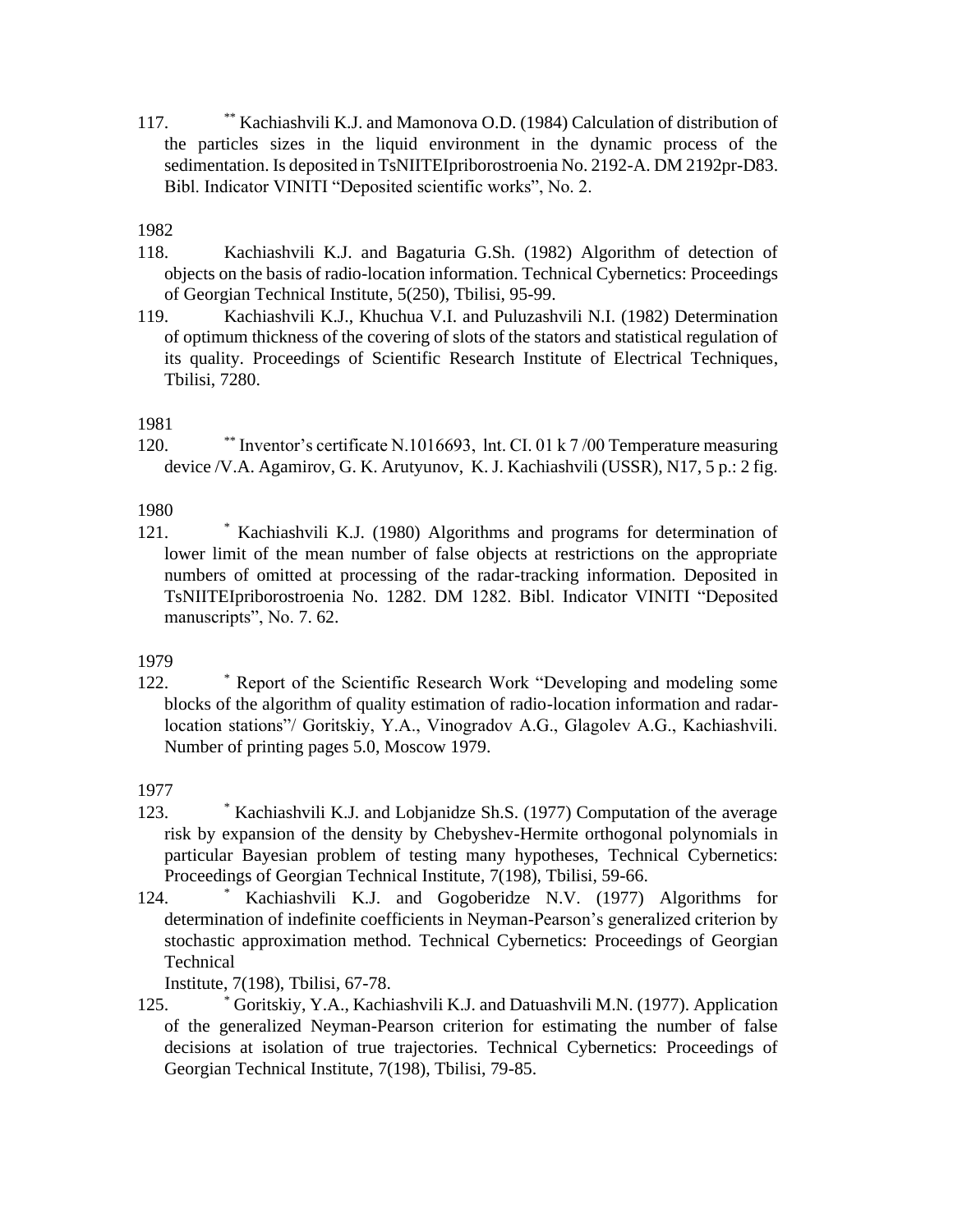### Refereed Conference Publications

2021

- 1. Kachiashvili K.J. (2021) Constrained Bayesian Methods for Testing Directional Hypotheses. Seventh International Conference on Statistics for Twenty-first Century [ICSTC-2021]", 15-19 December, 2021, Trivandrum, India. https://sites.google.com/keralauniversity.ac.in/icstc-2021/home
- 2. Kachiashvili K.J. (2021) Existing Approaches and Development Perspectives for Inferences. The XXXV International Enlarged Sessions of the Seminar of Ilia Vekua Institute of Applied Mathematics of Ivane Javakhisvili Tbilisi State University, Tbilisi, Georgia, 21-24 April, 2021.
- 3. Kachiashvili K.J. Testing hypotheses concerning equal parameters of normal distribution. XI International Conference of the Georgian Mathematical Union, 23-28 August, Batumi, Georgia. Book of Abstracts, 115.
- 4. Kachiashvili K.J. Parameters' Estimation of Some Irregular Probability Distributions. International Conference "Recent Trends in Statistical Theory and Applications (WSTA 2021)", 29 June to 01 July, 2021, Trivandrum, India. https://sites.google.com/ keralauniversity.ac.in/wsta-2021/home

# 20

- 20
- 5. Kachiashvili K.J. Constrained Bayesian Methods for Testing Different Types of Hypotheses. Sixth International Conference on Statistics for Twenty-first Century-2020

(ICSTC 2020), December 16-19, 2020, Trivandrume, India. https://sites.google.com/keralauniversity.ac.in/icstc-2020/home

- 6. Kachiashvili K.J., Prangishvili I.A. and Kachiashvili J.K. (2020) Quasi-optimal rule of testing directional hypotheses. International conference "Strategic Management, Decision Theory & Data Science", Kolkata, India, 4-6 January, 2020. 45-46.
- 7. Kachiashvili K.J. (2020) Modeling of Multidimensional Gaussian Markov Real Processes Having Memory with Given Accuracy. XI Annual International Meeting of the Georgian Mechanical Union, Batumi, Georgia, 27-29 August, 2020. 96-97.
- 8. Kachiashvili K.J. (2020) Identification of regression dependences at passive and active experiments. The XXXIV International Enlarged Sessions of the Seminar of Ilia Vekua Institute of Applied Mathematics of Ivane Javakhisvili Tbilisi State University, Tbilisi, Georgia, 16-19 September, 2020. 41-42.

2019

9. Kachiashvili K.J., Prangishvili I.A. and Kachiashvili J.K. (2019) Application of CBM for Directional Hypotheses Testing in Sequential Experiments with Restriction of False Discovery Rates. The 7th International Workshop in Sequential Methodologies. Department of Mathematical Sciences at Binghamton University, State University of New York (SUNY), New York, USA, June 18-21, 2019.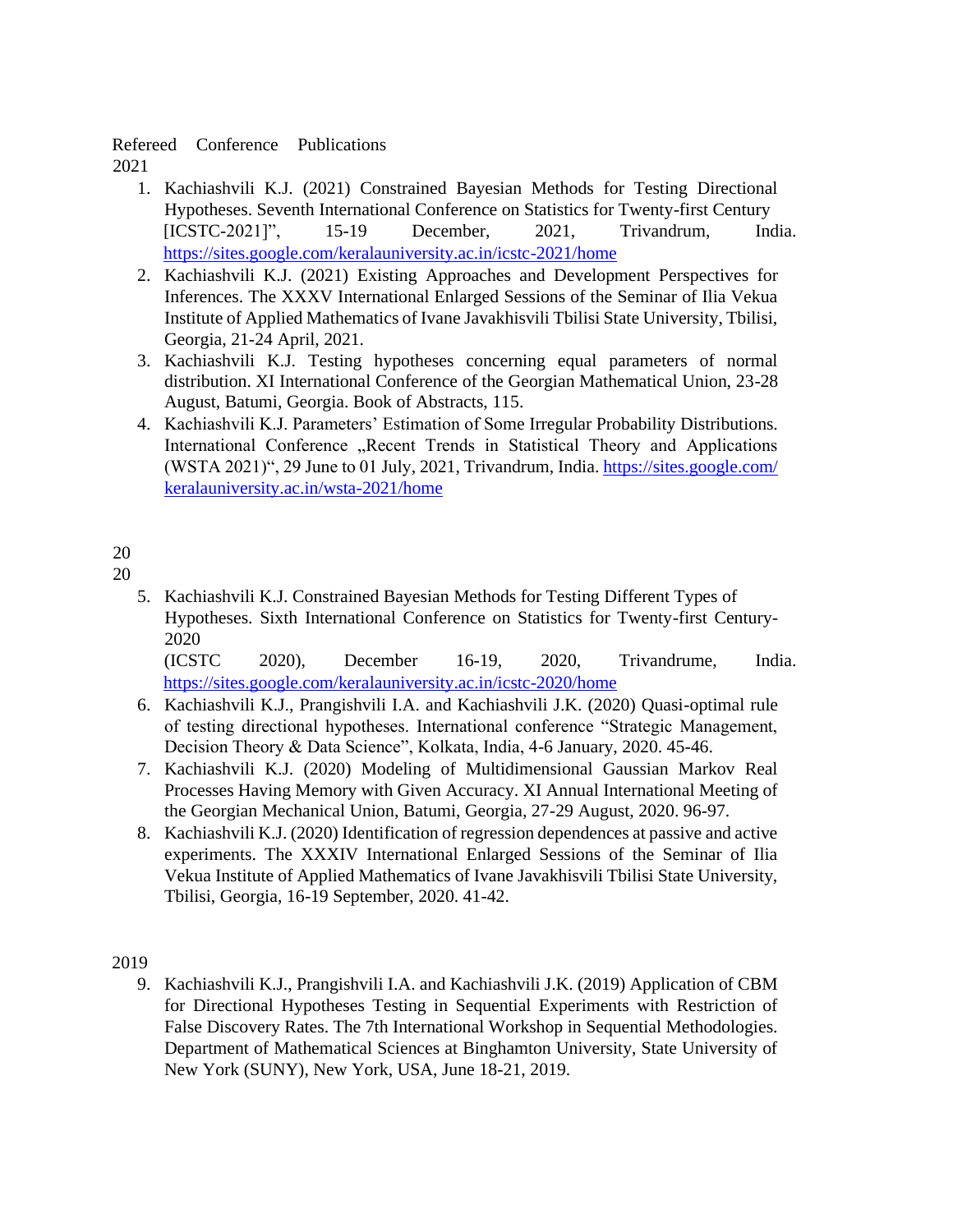- 10. Kachiashvili K.J., Prangishvili I.A. and Kachiashvili J.K. (2019) Investigation of Constrained Bayesian Methods for Testing Directional Hypotheses in Relation to the Concepts of False Discovery Rates. Published conference program and abstract book of the International Conference on Applied Probability and Statistics (CAPS 2019), April 27, 2019, Hanoi, Vietnam, 44-45.
- 11. Kachiashvili K.J. (2019) An Example of Application of CBM to Intersection-Union Hypotheses Testing. XXXIII Enlarged Sessions of the Seminar of Ilia Vekua Institute of Applied Mathematics (VIAM) of Ivane Javakhishvili Tbilisi State University (TSU), April 23-25, 2019, Tbilisi, Georgia, 52.

## 2018

- 12. Kachiashvili K.J. (2018) Information technologies for control and management of environmental water quality. J Ecosyst Ecography, Vol. 8, p. 40. DOI: 10.4172/21577625-C1-03.1 https://www.omicsonline.org/conferenceproceedings/2157-7625-C1-031002.pdf, https://www.omicsonline.org/proceedings/information-technologies-for-controlandmanagement-of-environmental-water-quality-83522.html Abstract of the World Conference on Ecology, March 19-20, 2018 Berlin, Germany http://ecology.conferenceseries.com/organizing-committee.php
- 13. Kachiashvili K.J. (2018) Constrained Bayesian method guarantying restrictions of directional false discovery rates on the desired level at testing directional hypotheses. Published abstract of the fourth international conference on statistics for twenty-first certury-2018 (ICSTC-2018), December 13-15, 2018, Trivandrume, India https://www.yepdesk.com/icstc2018

# 2017

- 14. Kachiashvili K.J. (2017) Generalization of Constrained Bayesian Method and its application to the Directional Hypotheses. Abstracts of the Third International Conference Statistics for Twenty-First Century-2017 (ICSTC-2017), December 14-16, University of Kerala, Trivandrum, India.
- 15. Kachiashvili K.J. (2017) Constrained Bayesian Method for making decision in parallel and sequential experiments. Abstracts of the Sixth International Workshop in **Sequential**

Methodologies (IWSM 2017), June 20-23, 2017, Rouen University, France, pp. 70- 71.

- 16. Kachiashvili K.J. (2016) Verification in Biometric Systems Using Statistical Inference Techniques. Abstracts of the Second International Conference on "Statistics for Twentyfirst Century" [ICSTC-2016], 21-23 December 2016, University of Kerala, Trivandrum, India.
- 17. Kachiashvili K.J. and Melikdzhanian D.I. (2016) Software for Pollutants Transport in Rivers and for Identification of Excessive Pollution Sources. Abstracts [02.34] of the International Society for Ecological Modelling Global Conference 2016 (iEMSs 2016), 8-12 May 2016, Towson University, MD, USA.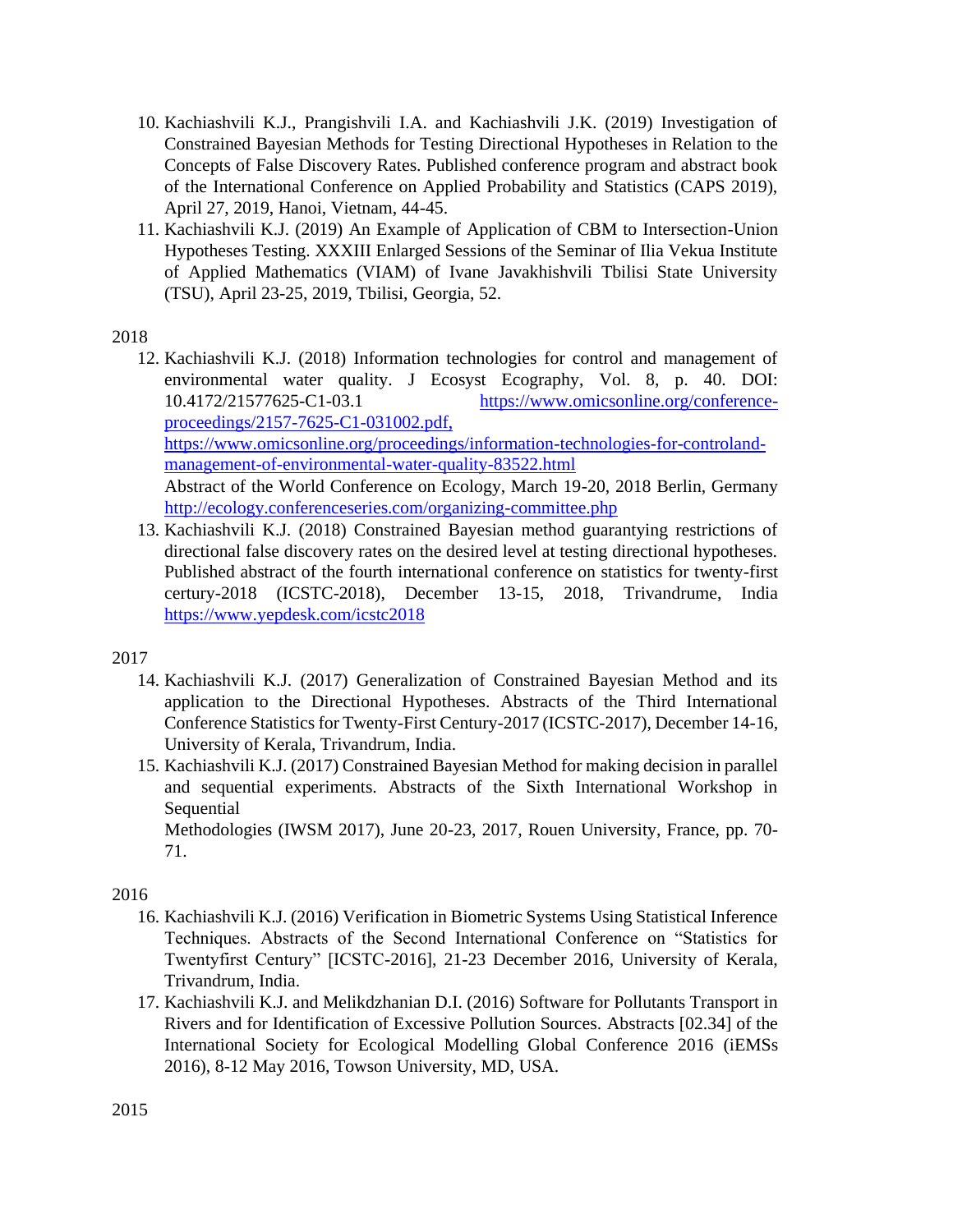- 18. Kachiashvili K.J. (2015) Constrained Methods of Bayes Type of Composite Hypotheses Testing. The International Conference on Statistics for Twenty-first Century [ICSTC2015], Abstract, 17-19 December, 2015, Trivandrum (India), p. 3.
- 19. Kachiashvili K.J. (2015) Parameters Estimators of a Family of Irregular Distributions. The International Scientific Conference Dedicated to Academician I. Prangishvili's  $85^{\text{th}}$

Anniversary "Information and Computer Technologies, Modeling, Control", Proceedings, 3-5 November, 2015, Tbilisi (Georgia), p. 396.

### 2014

20. Kachiashvili K.J. (2014) Constrained Bayesian Method for Testing Hypotheses: Singularities and Ratio with Existed Approaches. Proceedings of the International Statistics Conference 2014. Abstracts. Statistics and Society in the New Information Age: Challenges and Opportunities. 28-30 December, 2014 at Galadari Hotel, Colombo, Sri Lanka. p. 207.

# 2013

- 21. Kachiashvili K.J. (2013) Sequential Analysis methods of Bayesian Type for Testing Hypotheses. Fourth International Workshop in Sequential Methodologies. The University of Georgia, USA. Department of Statistics, Franklin College of Arts and Sciences, July 17-21, p. 11.
- 22. Kachiashvili K.J. (2013) The Results of Investigation of Statistical Hypotheses Testing Methods. Second International Conference "Modern Problems in Applied Mathematics".

Dedicated to the 95<sup>th</sup> Anniversary of the I. Javakhishvili Tbilisi State University  $\&$  45<sup>th</sup> Anniversary of the I. Vekua Institute of Applied Mathematics of TSU, September 4-7, p. 63.

- 23. Kachiashvili K.J. (2013) Investigation of Constrained Bayesian Methods of Hypotheses Testing with Respect to Classical Methods. Extended Abstract of IICMA, IndoMS International Conference on Mathematics and its Applications, Yogyakarta-Indonesia, Invited Speaker, November 6-8, pp. 27-30.
- 24. Prangishvili A.I., Kachiashvili K.J. and Shonia O.B. (2013) Models of Sustainable Development of Production. Proceedings of VII International Conference on Operations Research, (ORM2013), Vol. 1, Moscow, 15-19 October, pp. 125-129.

- 25. Kachiashvili K.J. (2012) Comparison Analysis of the Wald's and the Bayes Type Sequential Methods for Testing Hypotheses. World Academy of Science, Engineering and Technology, Issue 70, Dubai, p. 82-86.
- 26. Bagaturia G.Sh., Kachiashvili G.K. and Kachiashvili K.J. (2012) An Approach to the Determination of the Optimal Value of the Factors Influencing the Economic Development Process. Proceedings of  $7<sup>th</sup>$  Silk Road International Conference, TbilisiBatumi, Georgia, 121-124.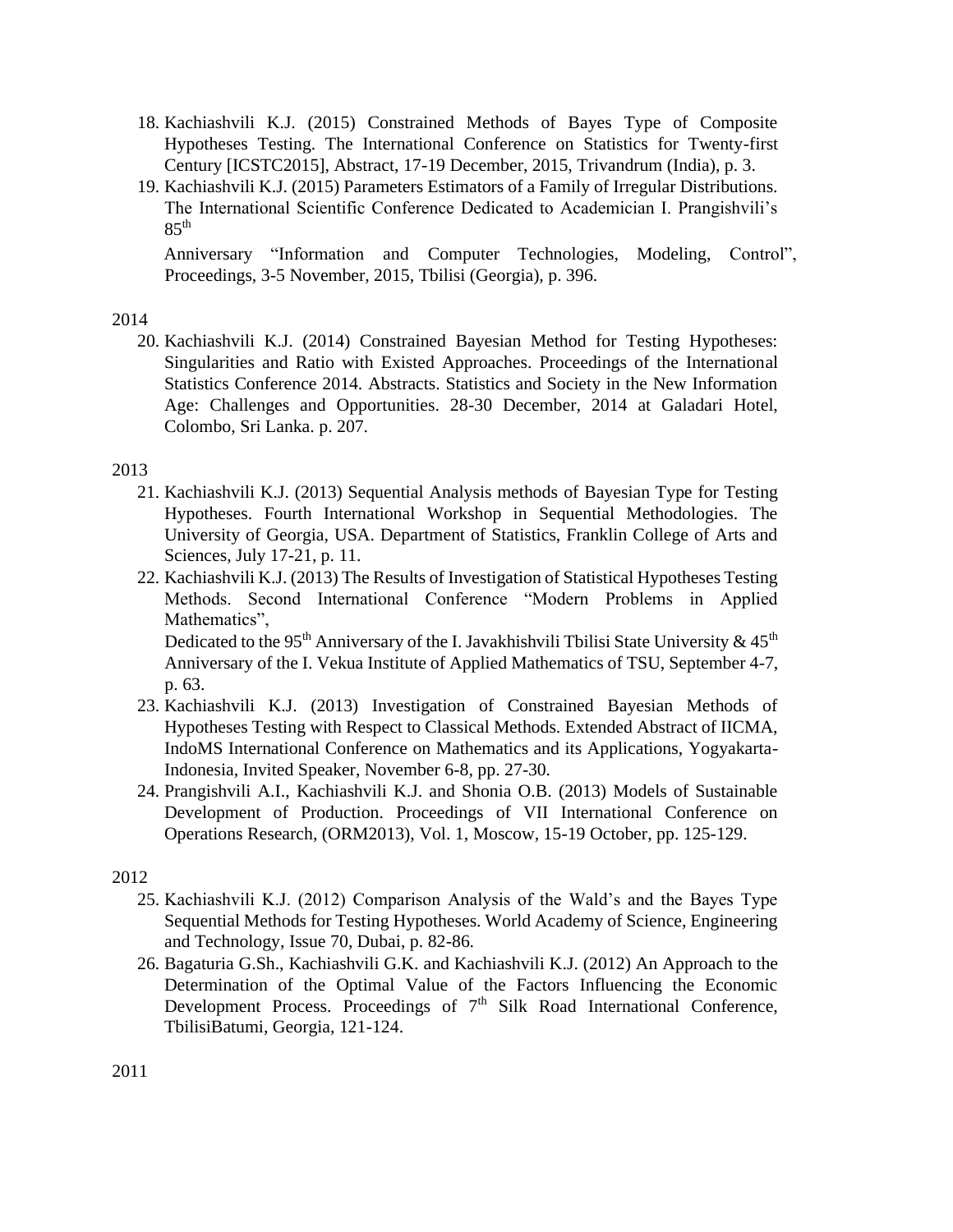- 27. Kachiashvili K.J. and Hashmi M.A. (2011) Bayesian Approach of Testing Many Hypotheses Concerning Parameters of Multivariate Normal Distribution. Abstracts of the 5TH World Conference on 21st Century Mathematics 2011, Abdus Salam School of Mathematical Sciences GC University, Lahore-Pakistan, 38-39.
- 28. Kachiashvili K.J. and Mueed A. (2011) Generalization of Bayesian approach of testing many hypotheses as conditional optimization problem. Abstracts of the  $5<sup>TH</sup>$  World Conference on 21st Century Mathematics 2011, Abdus Salam School of Mathematical Sciences GC University, Lahore-Pakistan, 60-61.
- 29. Kachiashvili K.J. and Hashmi M.A. (2011) Computation of Risk Function in Conditional Bayesian Problem of Testing Many Hypotheses. International conference "Challenges in Statistics and Operations Research" CSOR 2011, March 8-10, Kuwait, 19.
- 30. Kachiashvili K.J., Hashmi M. A. and Mueed A. (2011) Comparison Analysis of Unconditional and Conditional Bayesian Problems of Testing Many Hypotheses. International scientific-Technical conference "Automated Control Systems and Modern Information Technologies", May 20-22, 2011, Tbilisi. 106-107.

### 2010

- 31. Kachiashvili K.J. (2010) Investigation of Pollution Levels of the Khobistskali's Basin Rivers. International Scientific-Technical Conference "Protection of the Environment and Sustainable Development", Georgian Technical University, Tbilisi, 97-100.
- 32. Kachiashvili K.J. and Melikdzhanian D.I. (2010) Modern Software for the Environmental Modeling and Statistical Data Analysis. World conference on Information technology (WCIT-2010), October 06-10, 2010, Bahcesehir University, Istanbul.

### 2009

- 33. Kachiashvili K.J. and Hashmi M.A. (2009) On Analytical Finding Probability Distribution Law of Linear Combination of Exponent of Quadratic Forms of Normally Distributed Random Vectors. The  $4<sup>th</sup>$  World Conference on  $21<sup>st</sup>$  Century Mathematics, March 4-8, 2009, Lahore, Pakistan.
- 34. Kachiashvili K.J. and Mueed A. (2009) The Problem of Choosing Losses Function in Bayesian Problem of Many Hypotheses Testing and Opportunities of Their Overcoming. The 4<sup>th</sup> World Conference on 21<sup>st</sup> Century Mathematics, March 4-8, 2009, Lahore, Pakistan.

- 35. Kachiashvili K.J., Hashmi M.A. and Mueed A. (2008) The statistical risk analysis as the basis of the sustainable development. Proceedings of the 4th IEEE International Conference on Management of Innovation & Technology (ICMIT2008) 21-24 Sep 2008, Bangkok, Thailand, 1210-1215.
- 36. Kachiashvili K.J. and Melikdzhanian D.I. (2008) Special program package for experimental data processing. LUMS 2<sup>nd</sup> International Conference on Mathematics and its Applications in Information Technology, Lahore, Pakistan, 52-53.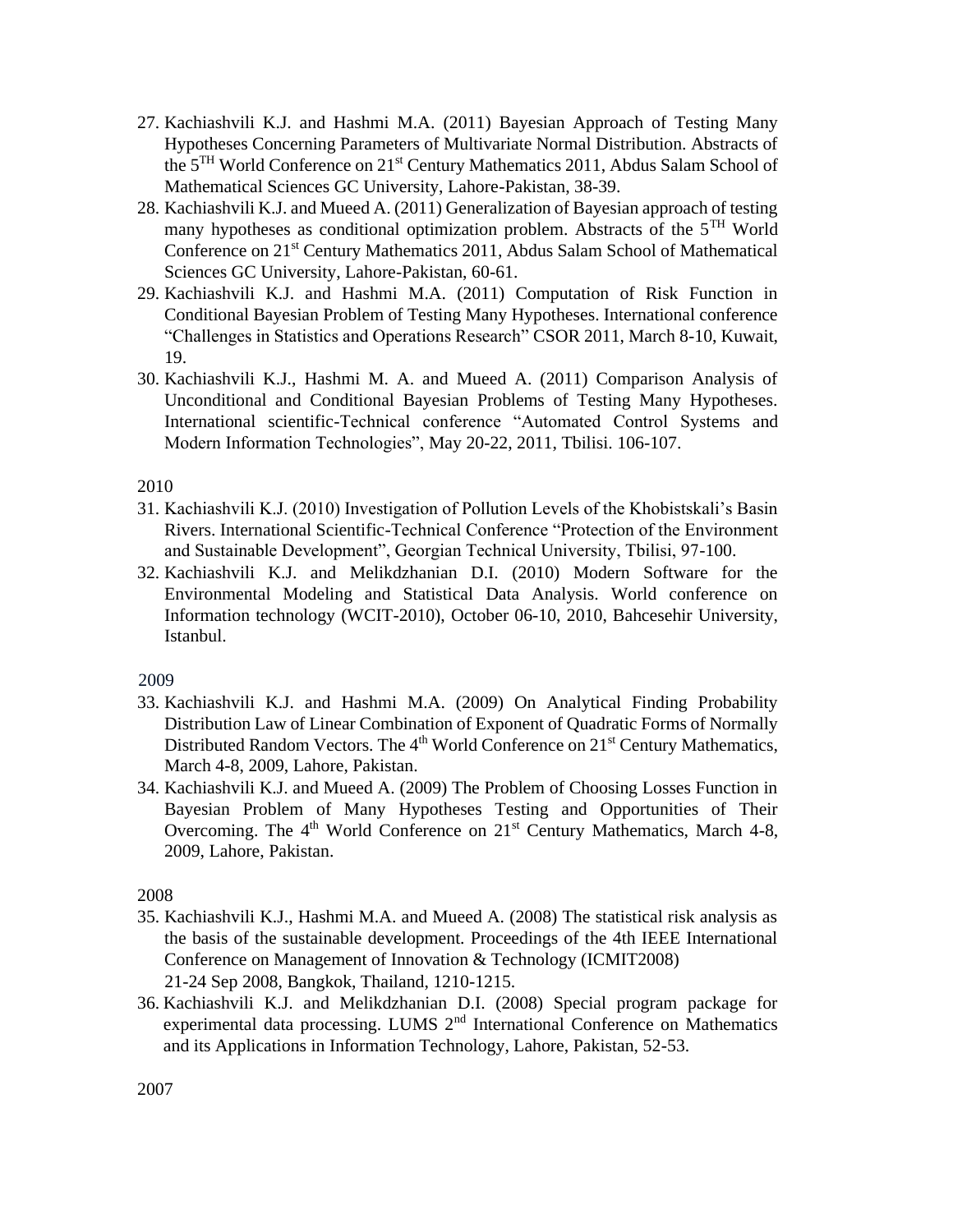37. Kachiashvili K.J., Gordeziani D.G. and Melikdzhanian D.I. (2007) Software realization problems of mathematical models of pollutants transport in rivers. ISAAC Conference on Complex Analysis, Partial Differential Equations and Mechanics of Continua, Tbilisi, 910.

## 2006

- 38. Kachiashvili K.J., Melikdzhanian D.I. and Dolidze V.A. (2006) The program devices development for storage and statistical processing of the gerontology data. The thesis of the reports of  $1<sup>st</sup>$  international conference "Traditional Medicine and Dietology – A Way to Caucasian Longevity", Likani, Georgia, 20-21.
- 39. Kachiashvili K.J., Dolidze A.V. and Dolidze V.A. (2006) On a Possibility of Early Diagnosis of Cancer. The thesis of the reports of 1st international conference "Traditional Medicine and Dietology – A Way to Caucasian Longevity", Likani, Georgia, 24-25.

### 2005

40. Kachiashvili K.J. et al. (2005) Environmental pollution control program. The Black Sea coastal region of Georgia. Regional Conference "Agricultural Nutrient Management in the Danube, Black Sea and Baltic sea Riparian Countries", "Agriculture Research, Extension and Training project", Tbilisi, Georgia, 20-44.

#### 2004

41. Kachiashvili K.J., Gordeziani D.G. and Melikdzhanian D.I. (2004) Both deterministic and stochastic mathematical models of river water pollution level control and management and their realization as applied program package. Thesis of Reports of VIth International Congress of Hydrologists, St. Petersburg, Russia, 141-143.

### 2002

- 42. Dassenakis M., Botsou F., Kachiasvili K., Chikviladje C. (2002) Transport of pollutants in two estuarine system in the cost of Georgia.  $10<sup>th</sup>$  International symposium on solubility phenomena, Abstract Book, Varna, Bulgaria, 64-65.
- 43. Kachiashvili K.J. (2002) Modeling of hydrological series and level of river water pollution with the help of multi-dimensional Markov series. Integrated Transboundary Water Management. Park Place Hotel, Traverse city, Michigan.
- 44. Kachiashvili K.J. and Melikdzhanian D.I. (2002) General Methodology of Parameters Estimation of Non-linear Regressions by Modified Least Squares Criterion. Second Federal Interagency Hydrologic Modeling Conference, Riviera Hotel, Las Vegas, Nevada.

- 45. Kachiashvili K.J. (2001) Improvement of professional skill and retraining of experts of the branches of the economy of Georgia in new economic conditions. UNESCO, the Regional Seminar "Cooperation between universities and the industry for social development in Caucasus", Theses of reports, Tbilisi, 9-10.
- 46. Dassenakis M., Botsou F., Depiazi G., Kontomari M., Scoullos M., Kachiasvili K., Chikviladje C. (2001) Environmental problems from the use of small rivers for the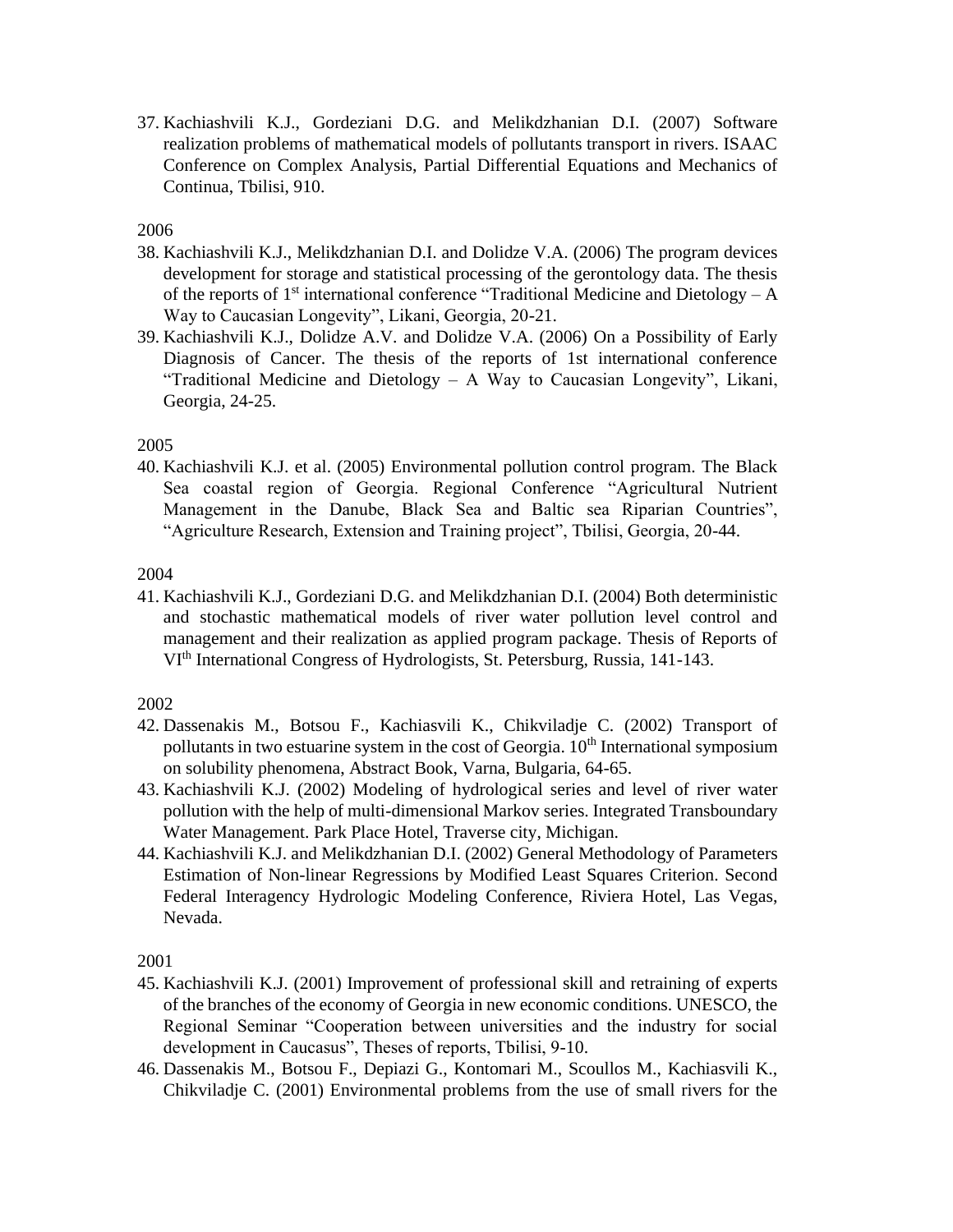disposal of industrial effluents. International journal FRESENIUS  $ENVIRONMENTAL$  BULLETIN. The  $11<sup>th</sup>$  International Symposium on Environmental Pollution and its Impact on Life in the Mediterranean Region, Limassol, Cyprus, October 6-th to 10-th, 2001, Abstract book E10, 197-198.

#### 2000

- 47. Kachiashvili K.J. and Kutsiava N.A. (2000) Research of cause and effect dependences of the pollution level of atmospheric air from the frequency of emergency stops of industrial objects (on the example of Rustavi factory "Nitrogen"). Tenth conference of the CIS countries with international participation, Theses of reports, Kiev, Ukraine, 132134.
- 48. Kachiashvili K.J., Kutsiava N.A., Makharoblishvili N. and Mumladze K. (2000) Application of the Multiple Regression Method for Predicting the Environment Pollution Level. The XIY International Symposium Large Systems Control, CONTROL'2000, Proceedings of the Symposium, Tbilisi, 233-234.

#### 1999

- 49. Kachiashvili K.J. and Melikdzhanian D.I. (1999) Algorithms of interpolation of nonlinear functional dependences. Ninth inter-state conference "Problems of ecology and operation of objects of the power", Kiev, Ukraine, 79-82.
- 50. Kachiashvili K.J., Gordeziani D.G and Gordeziani E.D. (1999) About some mathematical models of the transport of pollutants in the rivers. Ninth inter-state conference "Problems of ecology and operation of objects of the power", Kiev, Ukraine, 77-79.
- 51. Kachiashvili K.J. et al. (1999) Software packages of automation of monitoring of the environment and processing of the experimental data. Republican scientifictechnological conference-exhibition "Applied program technologies" SofTEC'99, Tbilisi, 273-278.

1998

- 52. Kachiashvili K.J. and Melikdzhanian D.I. (1998) Identification of nonlinear dependences among the parameters of objects of the environment. Theses of reports of eighth conference of the CIS countries "Problems of ecology and operation of objects of the power", Kiev, Ukraine, 41-44.
- 53. Kachiashvili K.J., Khuchua V.I. and Stepanishvili V.A. (1998) Automatic detection of emergency pollution sources of the rivers with various restrictions on the probability of correctly accepted decisions. Theses of reports of eighth conference of the CIS countries "Problems of ecology and operation of objects of the power", Kiev, Ukraine, 44-46.

- 54. Kachiashvili K.J., Lashkevich I.B. and Ocherednoy K.N. (1997) Methods of testing the devices of the control of smoke and contents of the carbon oxide in exhaust gases of cars. Theses of the reports of seventh conference of the CIS countries "Problems of ecology and operation of objects of the power", Kiev, Ukraine, 91-94.
- 55. Zi Ding Dong, Dorokhov I.N., Kachiashvili K.J. and Khanturgaev G.A. (1997) Automation of calculation of metrological characteristics in systems of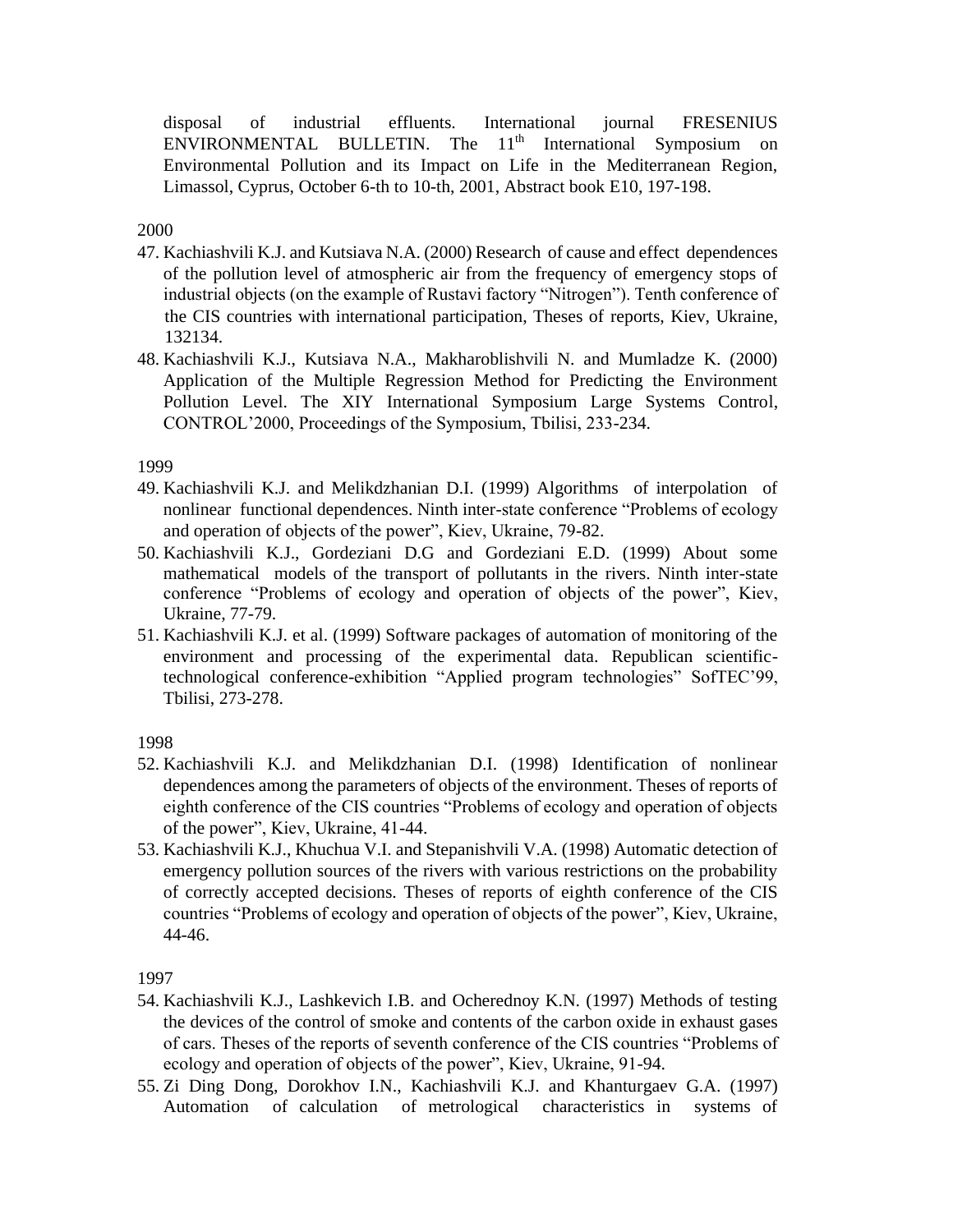ecomonitoring. 4<sup>th</sup> International conference "Measurements, control and automation of production processes" ("ICAPP-97"), Barnaul, Russia, 117-119.

1996

- 56. Kachiashvili K.J. and Karabegov M.A. (1996) Methodology of construction of automatic complexes and monitoring systems of water environments. Sixth conference of the CIS countries "Problems of ecology and operation of objects of power", The theses of reports, Sevastopol, Ukraine, 61-63.
- 57. Kachiashvili K.J. (1996) Problems of automation research in the field of ecology. Sixth conference of the CIS countries "Problems of ecology and operation of objects of power", The theses of reports, Sevastopol, Ukraine, 63-66.

1995

58. Kachiashvili K.J., Melikdzhanian D.I. and Stepanishvili V.A. (1995) Application package for experimental date processing. Georgian symposium of development and conversion: Collection of reports, Tbilisi, 143-145.

1993

- 59. Kachiashvili K.J. et al. (1993) Automated workplace of the ecologist-researcher. Problems of industrial ecology and safety: Materials of the Conferences, "Dyada", Kiev, Ukraine, 43.
- 60. Kachiashvili K.J. et al. (1993) Automated workplace of the ecologist. Problems of industrial ecology and safety: Materials of the Conferences, "Dyada", Kiev, Ukraine, 42.

1991

61. \*\* Kachiashvili K.J., Tsotoidzde D.I. and Stepanishvili V.A. (1991) The automated monitoring system of the quality of the water environment of new generation. The collection of reports of the international forum "Informatics on the service of the ecology and health", Tolyati, Russia, 20-22.

1990

- 62. \*\* Kachiashvili K.J. et al. (1990) Imitating models of the photometrical- calculating analyzer of the mechanical impurity in the liquid environment. Theses of reports of the third All-Union conference "Analytical equipment and computing technology for the protection of the environment in the heat-power industry", Batumi, Georgia, 60-61.
- 63. \*\* Kachiashvili K.J. and Stepanishvili V.A. (1990) Development and investigation of the algorithms of restoration of nonlinear graduate curves at non-stationary variance of observations. Theses of reports of the third All-Union conference "Analytical equipment and computing technology for the protection of the environment in the heatpower industry", Batumi, Georgia, 62-63.

1989

64. \*\* Kachiashvili K.J. and Karabegov M.A. (1989) The general principles of choice of the structure of the automated monitoring systems of the pollution of objects of the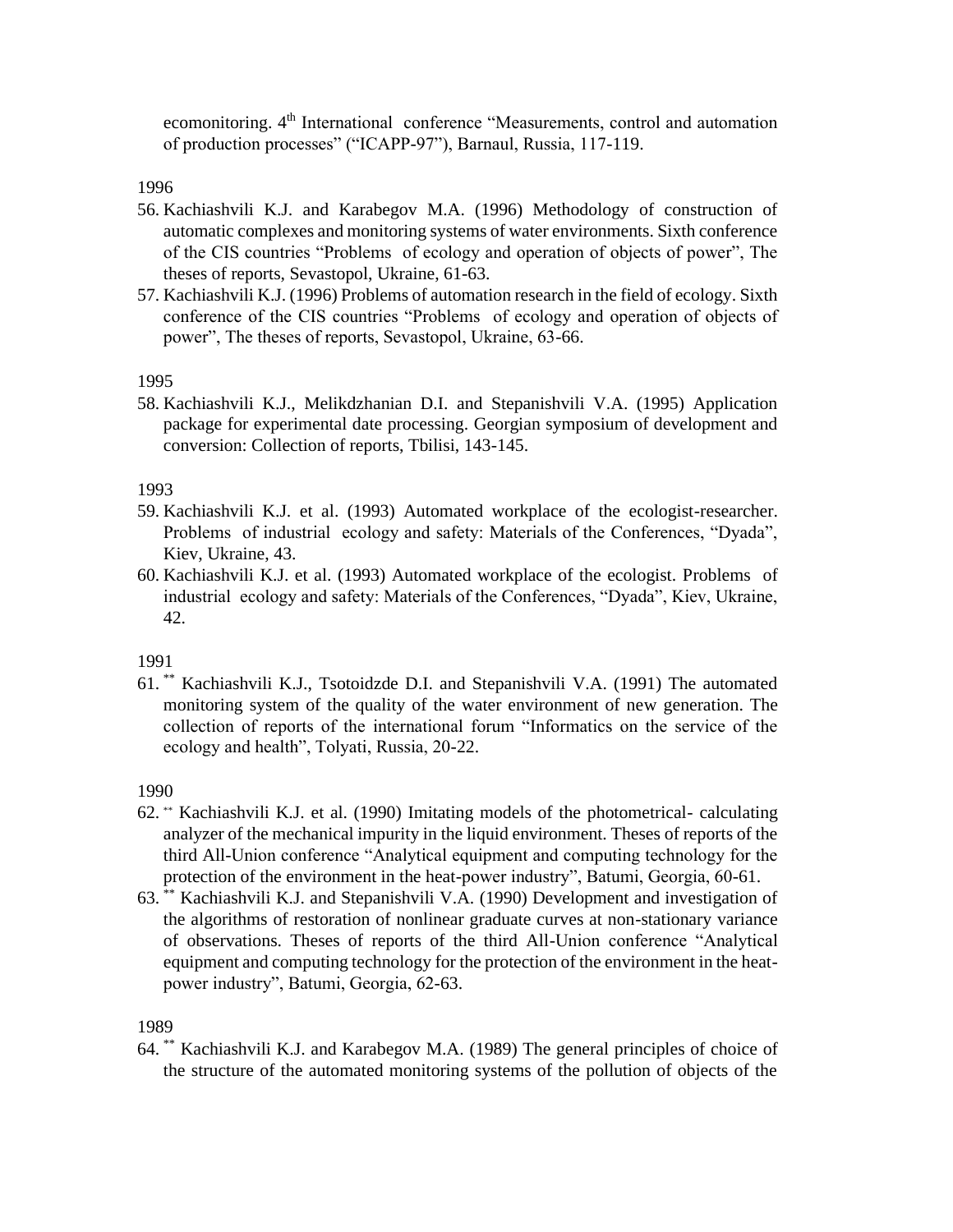environment. Seventh scientific and technical conference "Automation of control and regulation of the quality of the air environment", Sevastopol, Ukraine, 51-54.

1988

- 65. \*\* Kachiashvili K.J., Stepanov V.A., Tsotoidze D.I. and Mamonova O.D. (1988) Automation of the processes of calculation of the metrological characteristics of measurement devices. Automation of the control of the pollution of the environment: Materials the Scientific-technical Seminar, Moscow, Russia, 139-143.
- 66. \*\* Kachiashvili K.J. et al. (1988) The automated monitoring system of the sewage for the nitric industry. Automation of the control of the pollution of the environment: Materials the Scientific-technical Seminar, Moscow, Russia, 58-62.
- 67. \*\* Kachiashvili K.J., Mamonova O.D. and Funtova O.N. (1988) Operative forecasting of the condition of an object of the environment in the automated monitoring systems. Utilization of the computing technology for solving the environment protection problems in heat-power: the theses of reports of the second All-Union conference, Sevastopol, Ukraine, 116-120.

1987

- 68. \*\* Kachiashvili K.J., Mamonova O.D. and Tsotoidze D.I. (1987) Peculiarities of the development of information-program maintenance of the automated monitoring systems of control of the condition of environmental waters. Theses of the conference "Automation of the control and regulation of the quality of the air environment", Sevastopol, Ukraine, 24-26.
- 69. \*\* Kachiashvili K.J. (1987) Algorithms of optimum calibration of microprocessor measuring devices. Theses of reports of eighth All-Union Scientific-technical Conferences "Measuring information systems", part 1, Tashkent, Uzbekistan, 73-74.

- 70. \*\* Kachiashvili K.J. (1986) About the question of modelling the stochastic component of the pollution of objects of the environment. School-seminar "The basic directions and perspectives of development of works for the development of control and protection devices of atmosphere pollution", Moscow, Russia, 9-10.
- 71. \*\* Kachiashvili K.J., Mamonova O.D. and Tsotoidze D.I. (1986) Imitating models of processes of formation of the quality of the sewage of Odessa Nitrogen Factory. Analytical instrument making: Methods and devices for the analysis of liquid environments, Theses of the reports of All-Union Scientific-Technique Conference, Tbilisi, 10-12.
- 72. \*\* Kachiashvili K.J. and Mamonova O.D. (1986) Package of applied programs of computation of metrological characteristics of analytical measurement facilities. Analytical instrument making: Methods and devices for the analysis of liquid environments, Theses of the reports of All-Union Scientific-Technique Conference, Tbilisi, 28-30.
- 73. \*\* Kachiashvili K.J. (1986) Possible approaches to the solution of the problem of detection of pollution sources of the environmental objects by means of the automated monitoring systems. Utilization of computer facilities for solving the problem of protection of the environment in the power system (Theses of Reports of the sired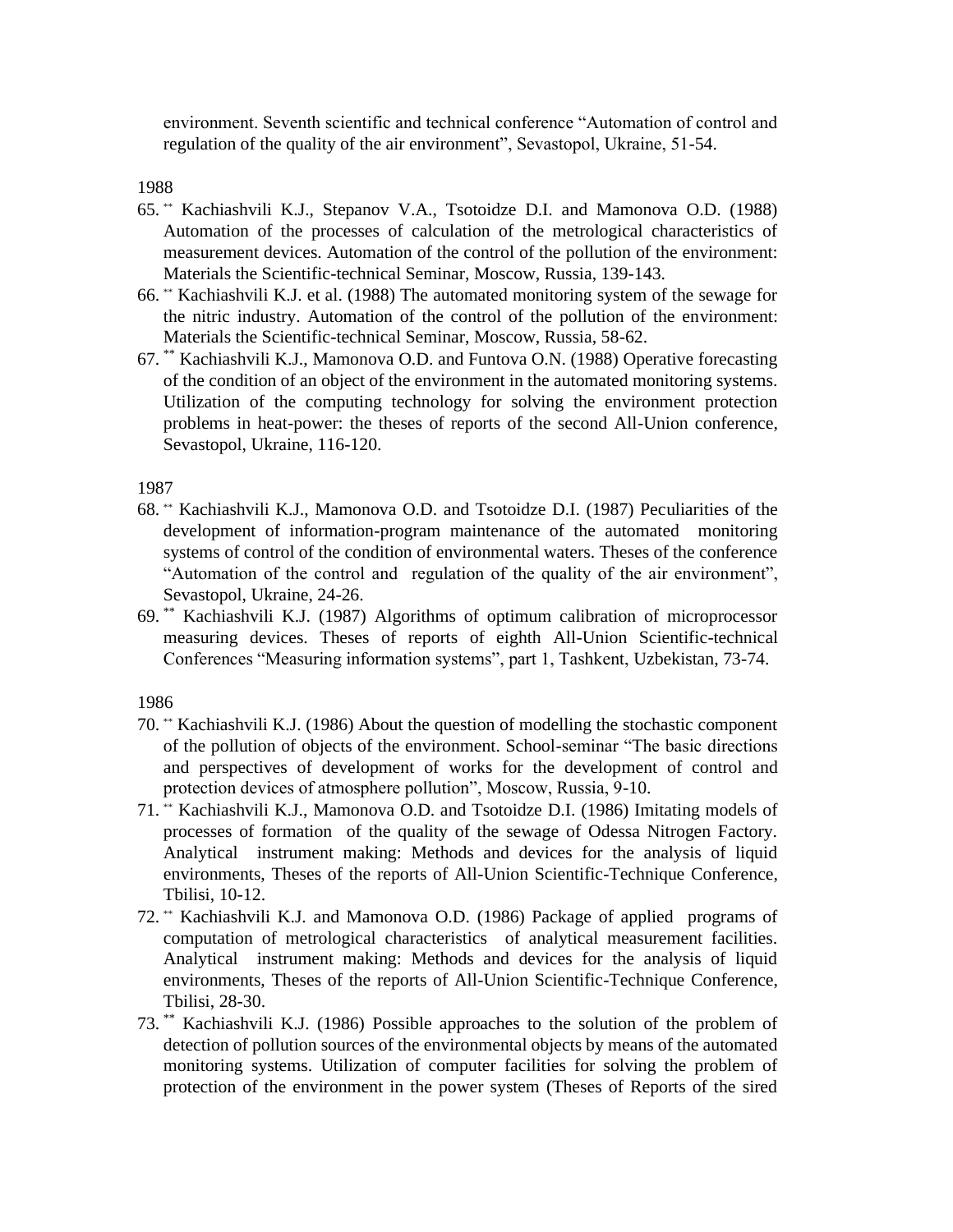Scientific-technical Conference), Kiev: NTTF of Academy of Sciences of Ukraine Soviet Republic, 79-83.

### 1984

- 74. \*\* Kachiashvili K.J. (1984) Package of applied programs of computation of dynamic characteristics of analogue measurement tools. The second republican conference "Metrology and technical means in automatics", Kharkov, Ukraine, 25-27.
- 75. \*\* Kachiashvili K.J. (1984) Long-term forecasting of the condition of the environmental waters by imitative modeling. Republican conference "Ecology and rational utilization of the environmental resources of southern region of Ukraine", Sevastopol, 77-79.

### 1983

- 76. \*\* Kachiashvili K.J., Kruashvili Z.E. and Dolinstyi V.I. (1983) About organization of software of the automated monitoring systems of water quality. All-Union scientific technical conference "Problems of development of the automated systems of observation, control and estimation of the condition of the environment", Kazan, Russian Federation, 29-31.
- 77. \*\* Kachiashvili K.J., Agamirov V.A. and Melikdjanov I.M. (1983) Mathematical methods of increase of reliability of the measuring information in the auto-analyzer of water quality. All-Union scientific technical conference "Problems of development of the automated systems of observation, control and estimation of the condition of the environment", Kazan, Russian Federation, 34-35.
- 78. \*\* Kachiashvili K.J., Agamirov V.A. and Mamonova O.D. (1983) Algorithms of isolation of the linear trend of the pollution process for optimum estimation of the condition of water object. Theses of the reports of the first Republican Scientific Technical Conference in the field of the protection of the environment "The person and environment", Tbilisi, 11-13.
- 79. \*\* Kachiashvili K.J. (1983) Identification of emergency pollution sources of river water. Theses of the reports of the first Republican Scientific Technical Conference in the field of the protection of the environment "The person and environment", Tbilisi, 14-15.

### 1982

- 80. \*\* Kachiashvili K.J. (1982) Identification of linear dynamic system with nonstationary parameters taking into account its generalized parameter. All-Union scientific and technical conference "Dynamic modelling of complex systems", Tbilisi, 23-25.
- 81. \*\* Kachiashvili K.J., Kruashvili Z.E. and Agamirov V.A. (1982) Algorithms of the control and estimation of a condition of objects of the environment, characterized by finite number of measured parameters. Fourth All-Union conference " Automation of the control and forecasting of pollution levels of air". Sevastopol, Ukraine, 81-83.

### 1981

82. \*\* Kachiashvili K.J. (1981) Statistical algorithm of making a decision on the water quality. All-Union conference "Applications of computer technique for protection of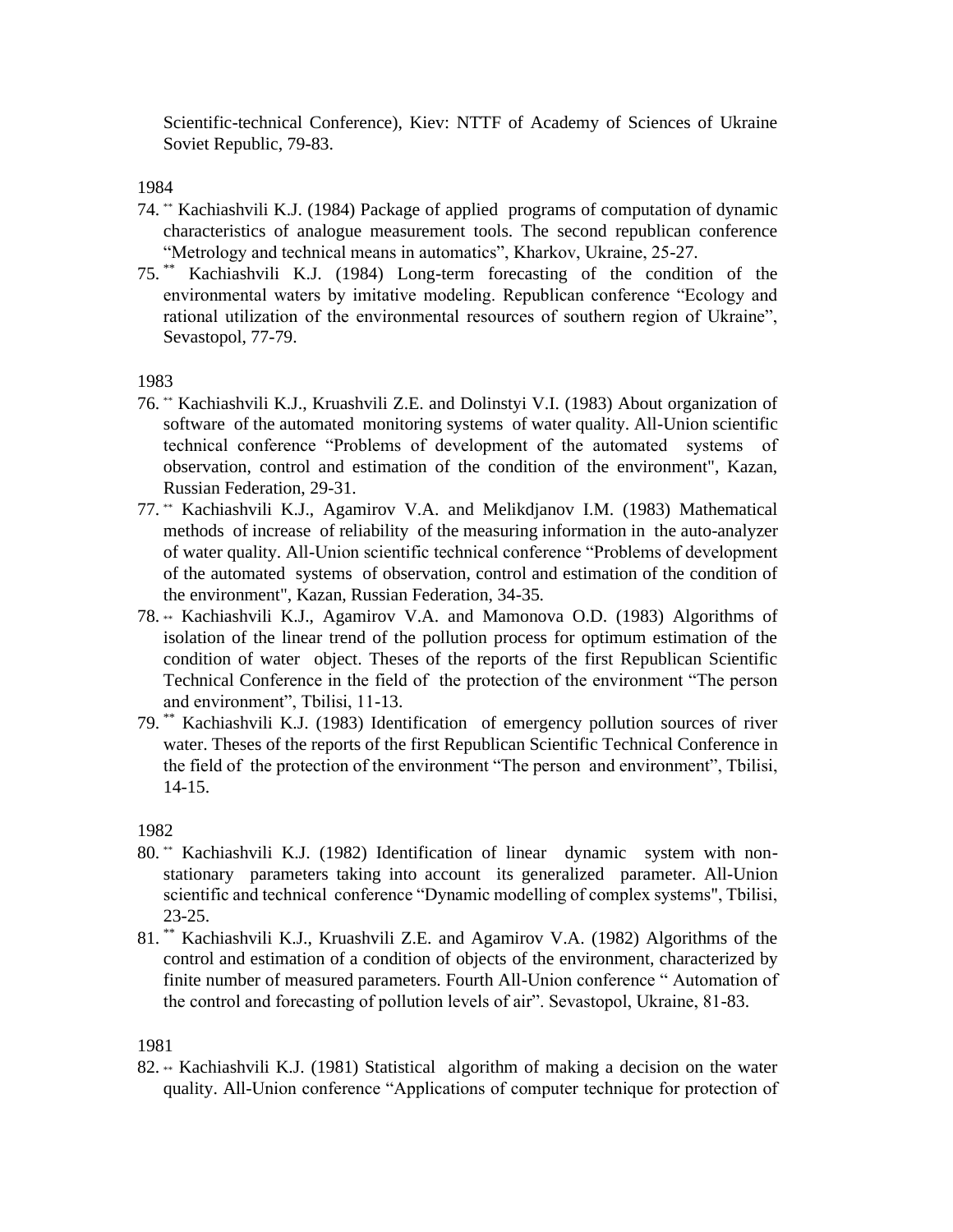the environment and rational use of natural and power resources", Sevastopol, Ukraine, 8182.

- 83. \*\* Kachiashvili K.J. et al. (1981) Statistical processing of measurement results in channels of the automatic analyzer of the pollution of superficial waters. All-Union conference "Applications of computer technique for protection of the environment and rational use of natural and power resources", Sevastopol, Ukraine, 105-107.
- 84. \*\* Kachiashvili K.J. and Arutyunov G.K. (1981) Optimization methods of the information support of automated monitoring systems for the environment condition. All-Union conference "Applications of computer technique for protection of the environment and rational use of natural and power resources", Sevastopol, Ukraine, 111-113.
- 85. \*\* Kachiashvili K.J. et al. (1981) About the question of indirect measurements of physical values. The fourth Republican scientific and technical conference "Structural methods of increase of accuracy, speed and sensitivity of measuring devices and systems", Kiev, Ukraine, 77-80.
- 86. \*\* Kachiashvili K.J. and Arutyunov G.K. (1981) New approach of definition of nonstationary physical values at non stationarity of the parameters of measuring systems. The fourth Republican scientific and technical conference "Structural methods of increase of accuracy, speed and sensitivity of measuring devices and systems", Kiev, Ukraine, 81-82.
- 87. \*\* Kachiashvili K.J. and Arutyunov G.K. (1981) New method of definition of nonstationary physical values by the values of output signal of the measuring transducer. All-Union seminar "Technical means for the state monitoring system of control of the environment", Obninsk, Russia, 68-69.
- 88. \*\* Kachiashvili K.J. and Arutyunov G.K. (1981) The apparatus of correction of output signal of the devices measuring some components of air and water pools. All-Union seminar "Devices and systems of the automatic control of a condition of the environment", Sevastopol, Ukraine, 39-41.
- 89. \*\* Kachiashvili K.J., Kruashvili Z.E. and Nersesian S.Sh. (1981) Identification of pollution sources of the rivers in an interval between control stations by the method of classification of multidimensional objects. All-Union seminar "Devices and systems of the automatic control of a condition of the environment", Sevastopol, Ukraine, 42- 44.

1980

90. \*\* Kachiashvili K.J. (1980) Hypotheses testing algorithm on the basis of the correlated observations over multidimensional objects. The first All-Union conference of young scientists and experts of the instrument-making industry, Moscow, Russia, 66-67.

- 91. \* Kachiashvili K.J. (1979) Approximation of optimum regions of acceptance of hypotheses in an conditional Bayesian problem. Republican scientific and technical conference "Problems of computer facilities", Tbilisi, 44-45.
- 92. Kachiashvili K.J. (1979) About one problem of the parametrical estimation. The second conference of young scientists of the Transcaucasian Republics on automatic control, Tbilisi, 33-35.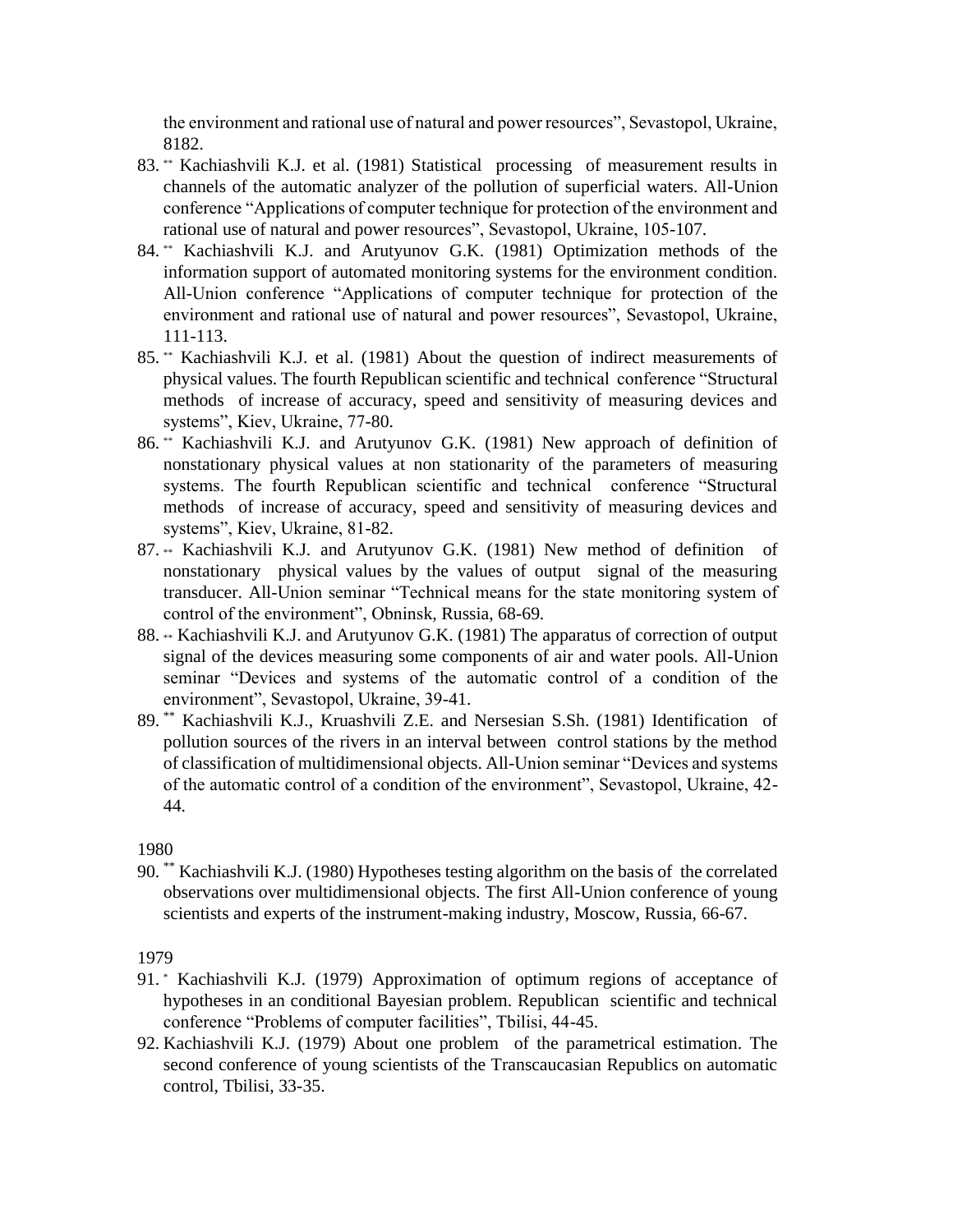93. Kachiashvili K.J. (1979) About one problem of identification of a condition of objects. The second city scientific and technical conference of young scientists and experts "Management automation of technological processes in the industry", Rustavi, Georgia, 132-133.

## 1977

- 94. \* Kachiashvili K.J. and Goritskiy, Y.A. (1977). Reduction of the dimensionality of the integral met at automated processing of measuring information. Republican scientific and technical conference on questions of working out and introduction of computing means and controlling and computing complex in national economy, Tbilisi, 76-78.
- 95. \* Kachiashvili K.J. (1977) The form of the Bayesian decision rule in the problem of recognition of trajectories. The Moscow city conference on Management information system problems, Russia, 25-26.

### 1969

96. Kachiashvili K.J. (1969) Integration of differential equations with variable coefficients using series. XLI student scientific-technical conference. Tbilisi, 22-25 April.

Conference and Workshops Presentations

- 1. Kachiashvili K.J. (1984) The purpose and methods of imitating modelling of processes of formation of natural waters quality. Republican conference "Ecology and rational use of the natural resources of southern region of Ukraine", Sevastopol, Ukraine.
- 2. Kachiashvili K.J. (1992) Systematische grundlagen des umweltverschmutzungsmonitors. Deutch-Georgische Fachtagung rum Thema Okologisches Meeres-Monitiring in Tonning, Geesthacht und Bonn vom 21-28 November, 1992.
- 3. Kachiashvili K.J. (2000) Software Packages for Automation of Environmental Monitoring and Experimental Data Processing of Hydrometeorology and Climatologic. Technical conference on World Meteorology Organization Information Systems and Services, Geneva, Switzerlend, 27-28 November.
- 4. Kachiashvili K.J. (2002) Creation of Information System for Monitoring of Quality and Quantity of Water in Trans boundary River basins. Workshop "Ecological and Health Threat Associated with Environmental Contamination", Kiev, Ukraine, 15-17 October.
- 5. The ECO-NET workshop on "Ship hull deflection monitoring", October 20-21, 2008, IFREMER, Brest, France.
- 6. I had a financial support of IFREMER (France) for participation in the work of the workshop on "Hybrid Deflection Monitoring System – HDMS", organized in frames of ECO-NET program (reference number 18860NM ), in August, 2008, Brest, France but could not get the visa on time in Pakistan.
- 7. Workshop on "Hybrid Deflection Monitoring System HDMS", organized in frames of ECO-NET program (reference number 18860NM ), on 2-3 December, 2008, Tallinn, Estonia.